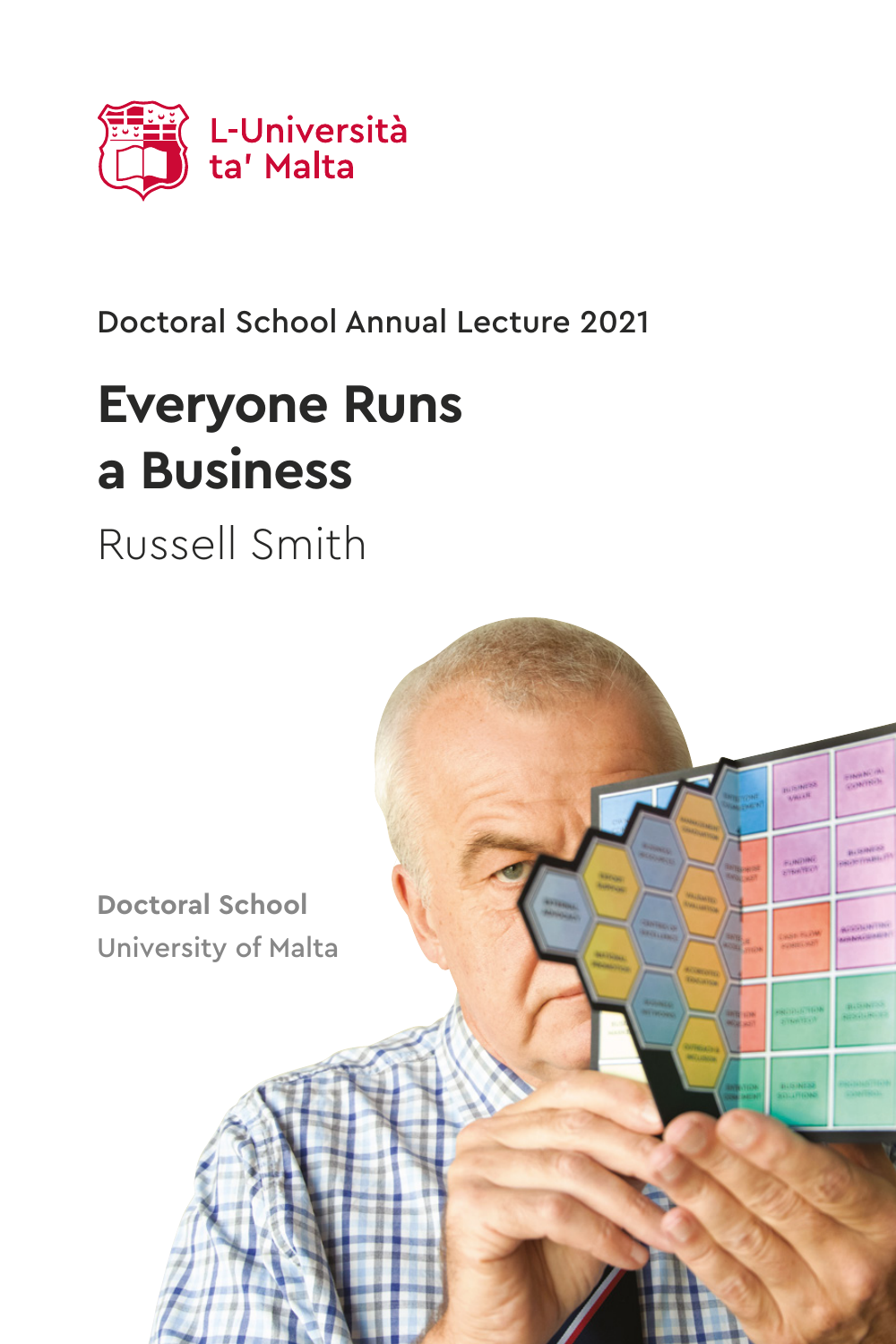#### **© 2022 Russell Smith and the Doctoral School**

**Editor:** Nicholas C. Vella

**Layout:** Gabriel Izzo, Marketing, Communications & Alumni Office The photograph on the front cover is by James Moffett, Marketing, Communications & Alumni Office. The figures which accompany the text are © Samarkand Management Ltd.

*No part of this book may be translated or reproduced in any form, by print, photo-print, microfilm or any other means, without written permission from the publisher.*

**ISBN:** 978-9918-0-0272-6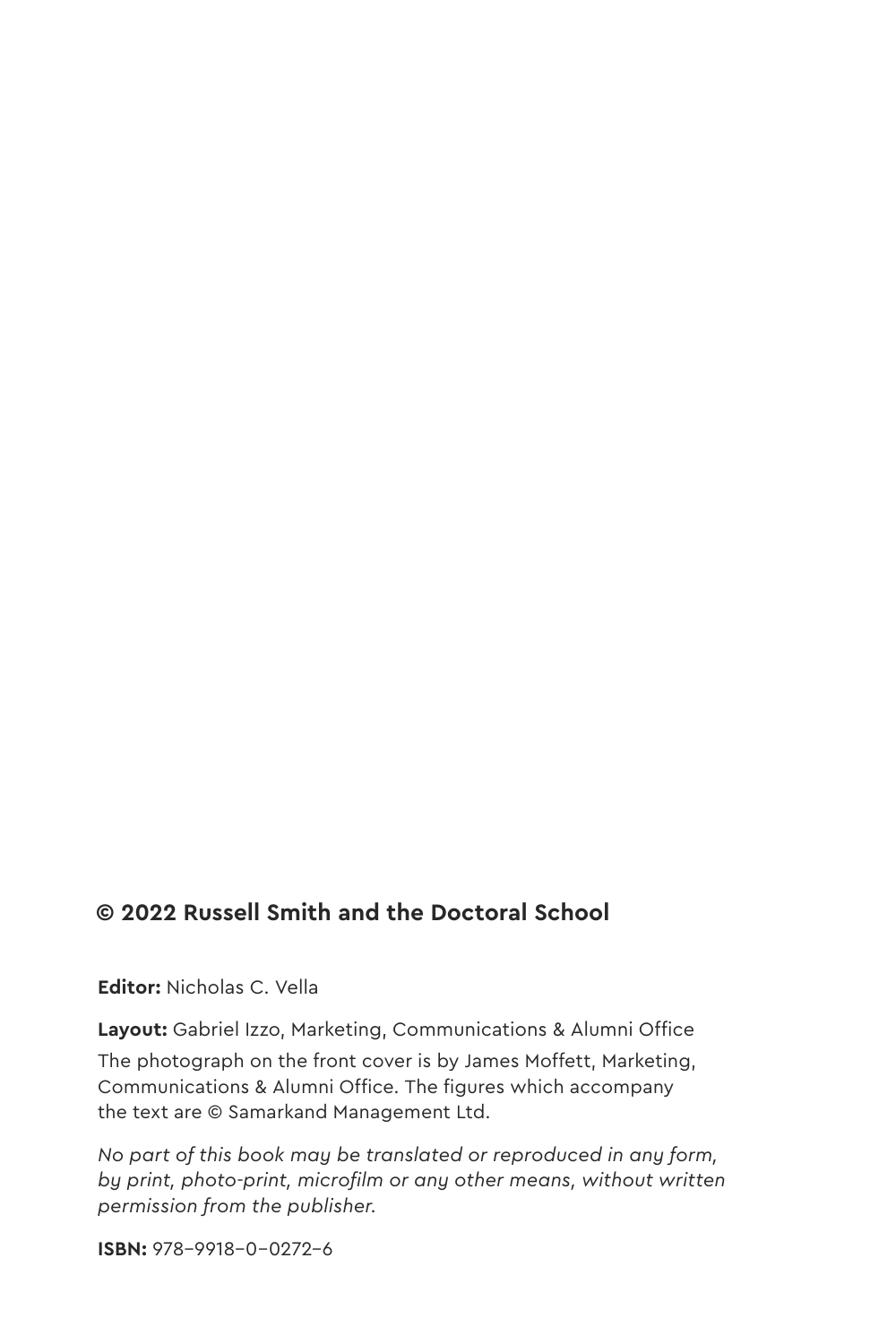Doctoral School Annual Lecture 2021

## **Everyone Runs a Business**

Russell Smith

30 April 2021 delivered online, University of Malta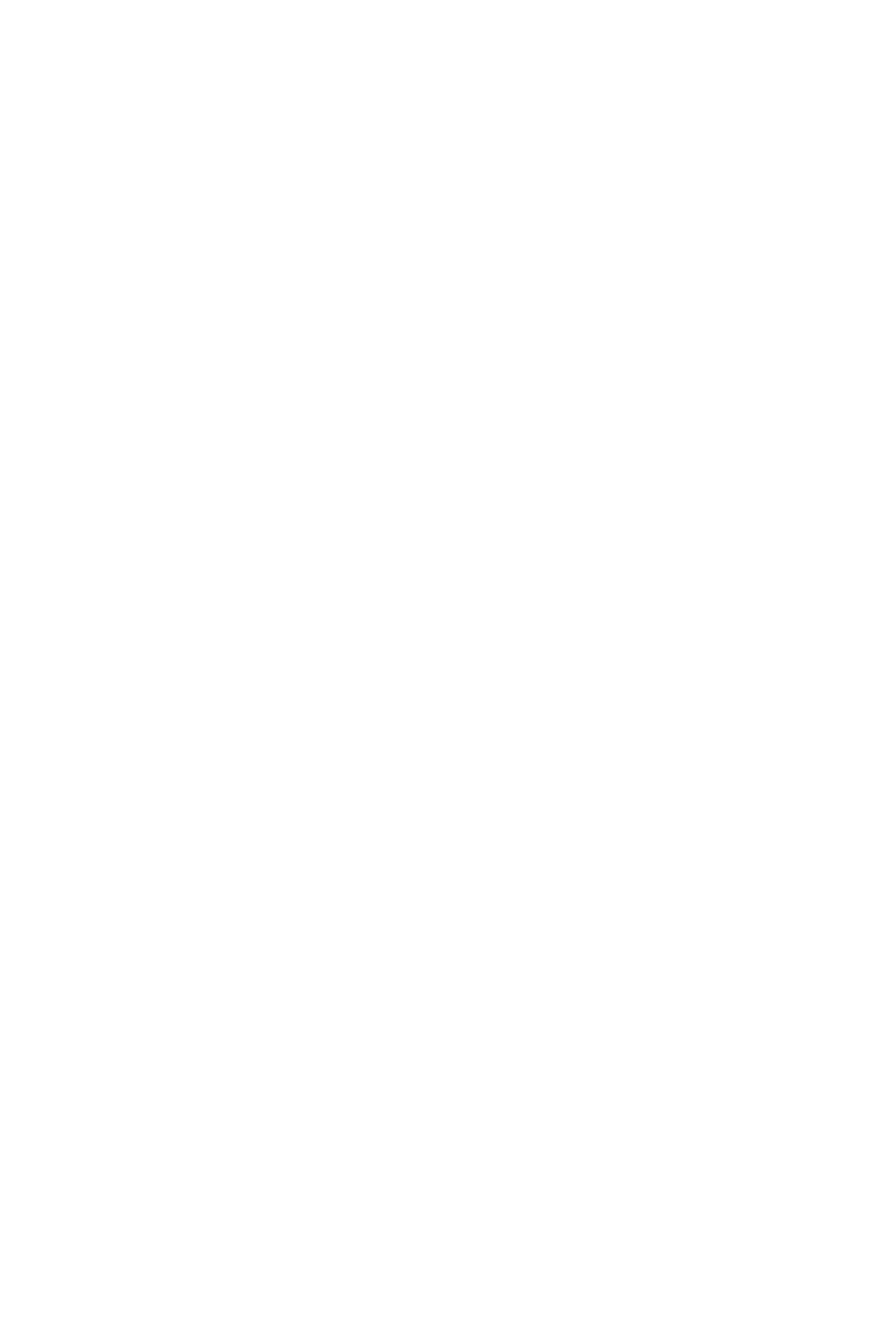## Foreword

The Doctoral School's third annual symposium was held on<br>20 April 2021 to an audience of doctoral researchers and<br>academics gathered remotely. The pandemic was still affecting<br>the life of eventhody, not least students and 20 April 2021 to an audience of doctoral researchers and academics gathered remotely. The pandemic was still affecting the life of everybody, not least students and educators at schools and at universities worldwide. Institutions continued to adjust to sanitary measures and researchers responded as best they could to the challenges of curtailed international mobility and the effects of prolonged periods of intellectual as well as physical isolation and solitude. The anxieties caused by how to confront what was to come – deadlines, moving oral examinations online, requests to funding extensions – was of concern to many doctoral researchers. Many went on to complete their research successfully, even turning their experiences in reflexive accounts suitable for peer-reviewed publication, with an appeal for introducing the concept of 'research resilience' in projects at all levels.

'Research resilience' is not altogether a novel concept. Intrinsic to doctoral research is the ability of students to be persistent in undertaking research whilst being able to be flexible and quick to adapt to circumstances. Far-sighted supervisors make it a point to ensure that their students are explicitly aware that they are honing in on important skills throughout their research journey. It is these skills, over and above the disciplinary competences and expertise, that allow doctoral graduates to move with ease between jobs, enticing employers and making them valued members of any community.

For this year's annual lecture we asked Professor Russell Smith to share his vision on how doctoral researchers could capitalise on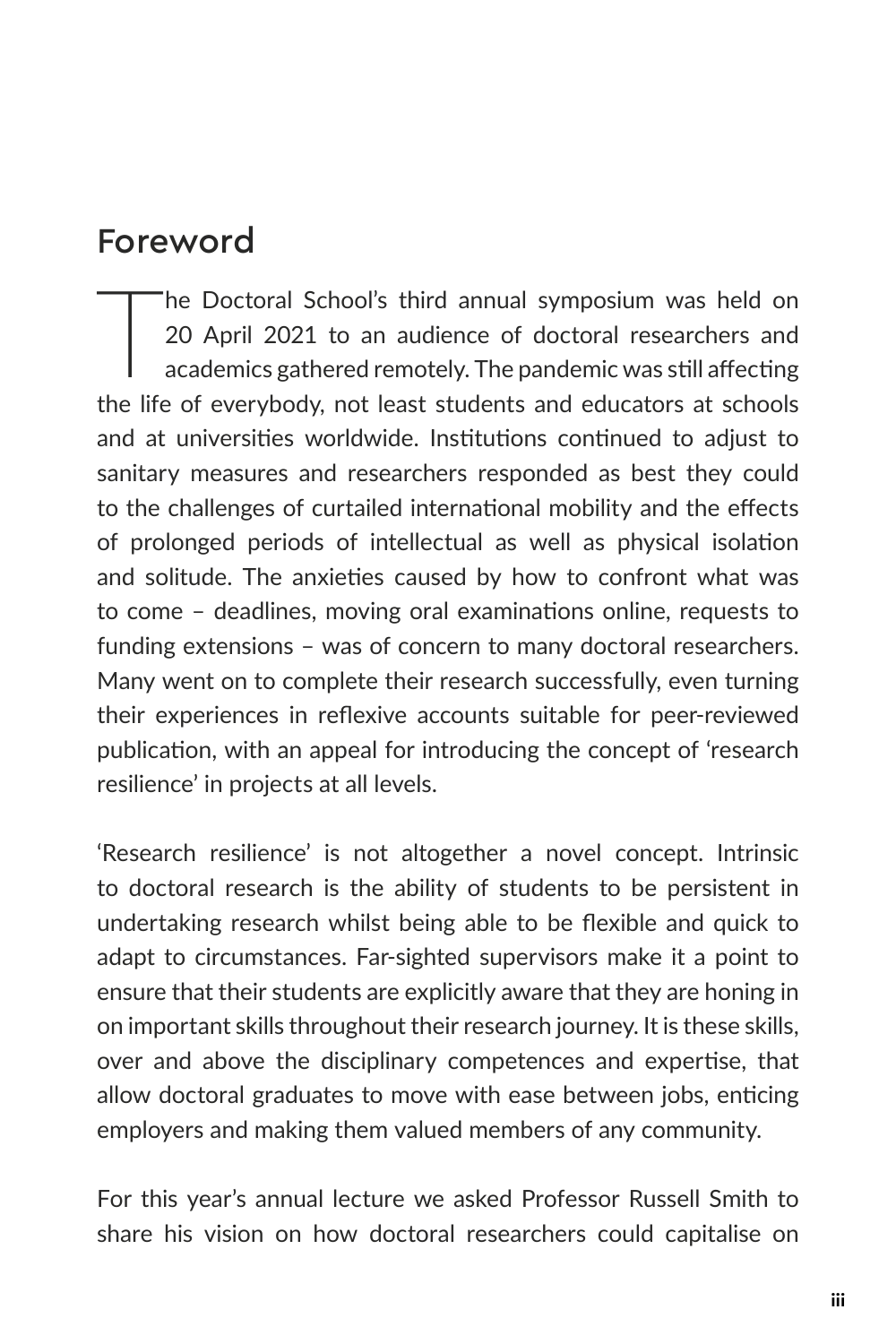another skill: the capacity of being able to sell one's know-how, acquired over years of dedication and commitment. True to its mission, the University of Malta supports research that is carried out for sheer joy and intellectual pleasure in all fields of human endeavour, fostering the creation and development of critical minds. It has also committed substantial resources to support those researchers who wish to go beyond and start a business. I invite you to read on to find out how.

#### **Nicholas Vella**

*Director, Doctoral School*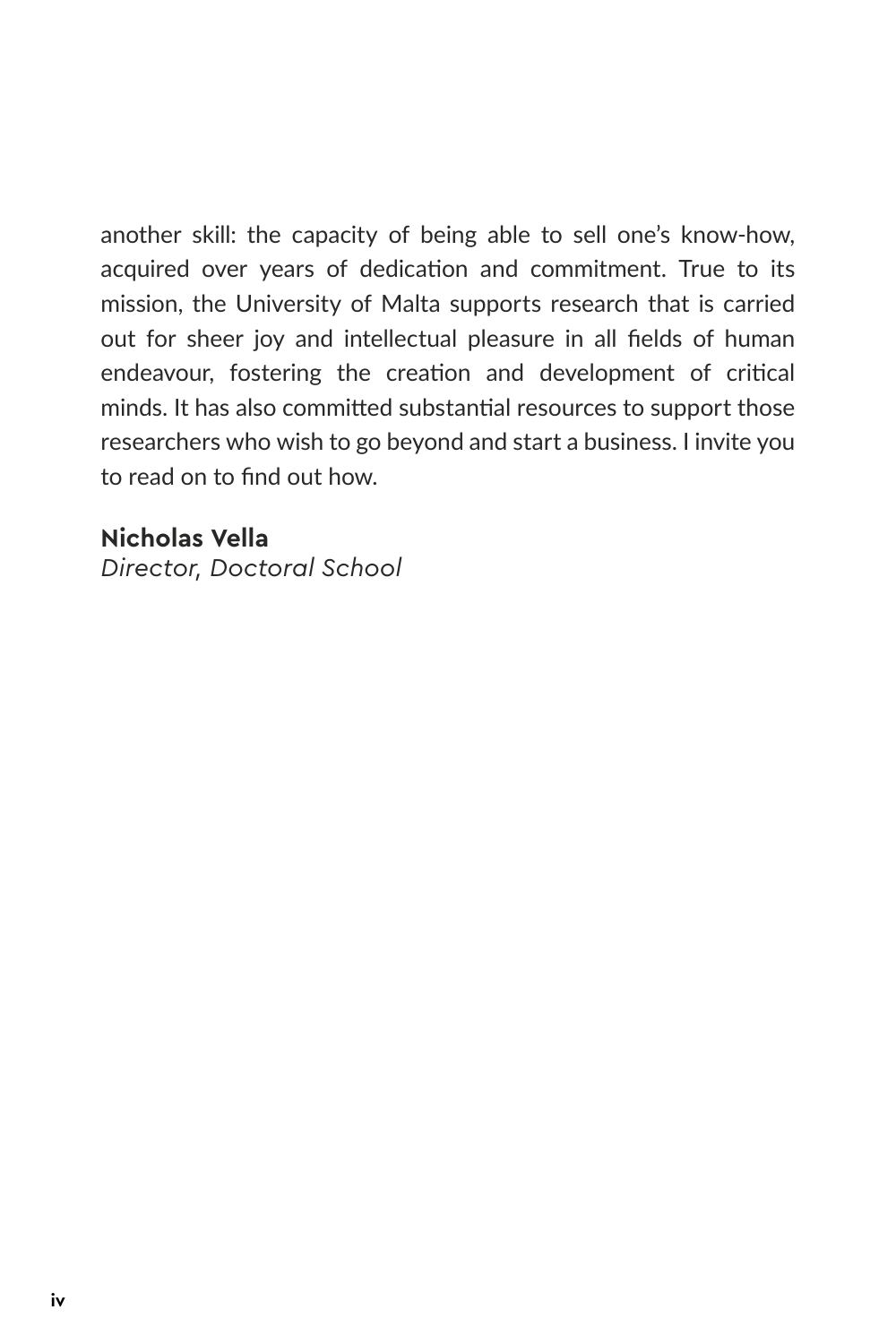#### **Doctoral School Annual Lecture Series**

30 April 2021

Russell Smith (Centre for Entrepreneurship and Business Incubation, University of Malta – MALTA) *Everyone Runs a Business*

#### 28 February 2020

Shosh Leshem (Kibbutzim Academic College of Education and Oranim Academic College of Education – ISRAEL) *The Question of Doctorateness: Theory and Practice*

#### 1 March 2019

Ivan Callus (Department of English, Faculty of Arts, University of Malta – MALTA) *The PhD, Tal-Qroqq and Campus Fiction*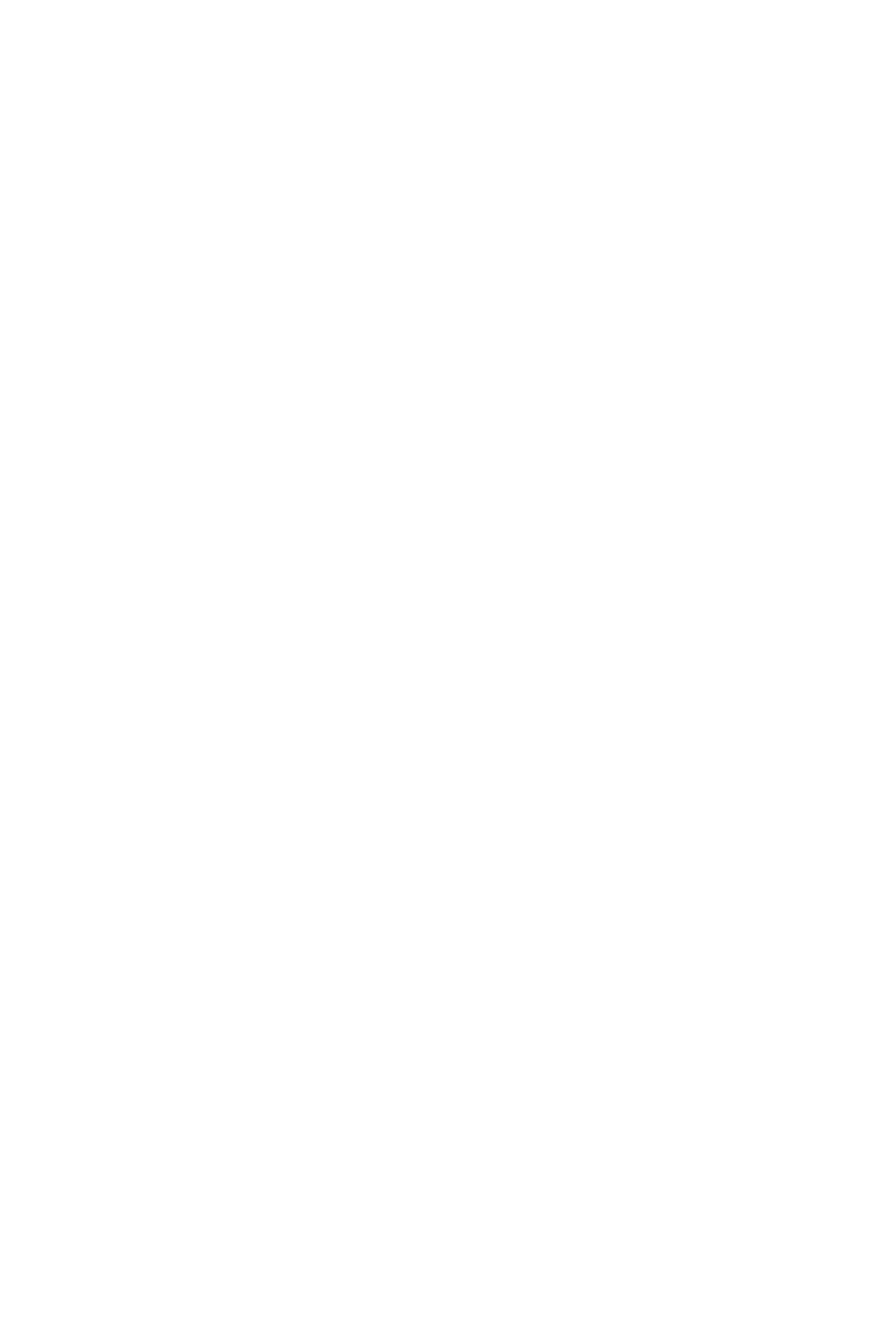## Everyone runs a Business

btaining a PhD is not easy. And neither should it be. It identifies the holder as having made a significant contribution, to a body of academic knowledge, all to the satisfaction of academic syneric in the fold. That takes identifies the holder as having made a significant contribution, to a body of academic knowledge, all to the satisfaction of academic experts in the field. That takes years of dedicated study and experimental work. Towards the end of that period of intensive work, many doctoral students begin to question their future and suffer from the *Quo Vadis* syndrome. The choice often appears simple: either pursue an academic career or not. But this is the trap of the 'single pursuit' illusion … the idea that only one option at a time is possible. A common view, although one that I now know to be false. Taking a PhD is not common. So why not be uncommon?

In this talk, Professor Smith argues that everyone in the world of work actually runs a business by selling their know-how. In other words, they are the business. All businesses sell just that one thing, know-how, either packaged as a product and/or a service. The doctoral student must step back and look at themselves from a new perspective. Will you sell your know-how to one customer and become an employee? Or will you sell it to multiple customers and become an employer? It is all a matter of assessing the *true risk and reward* from the commercialisation of your know-how, not the *conventional perception*.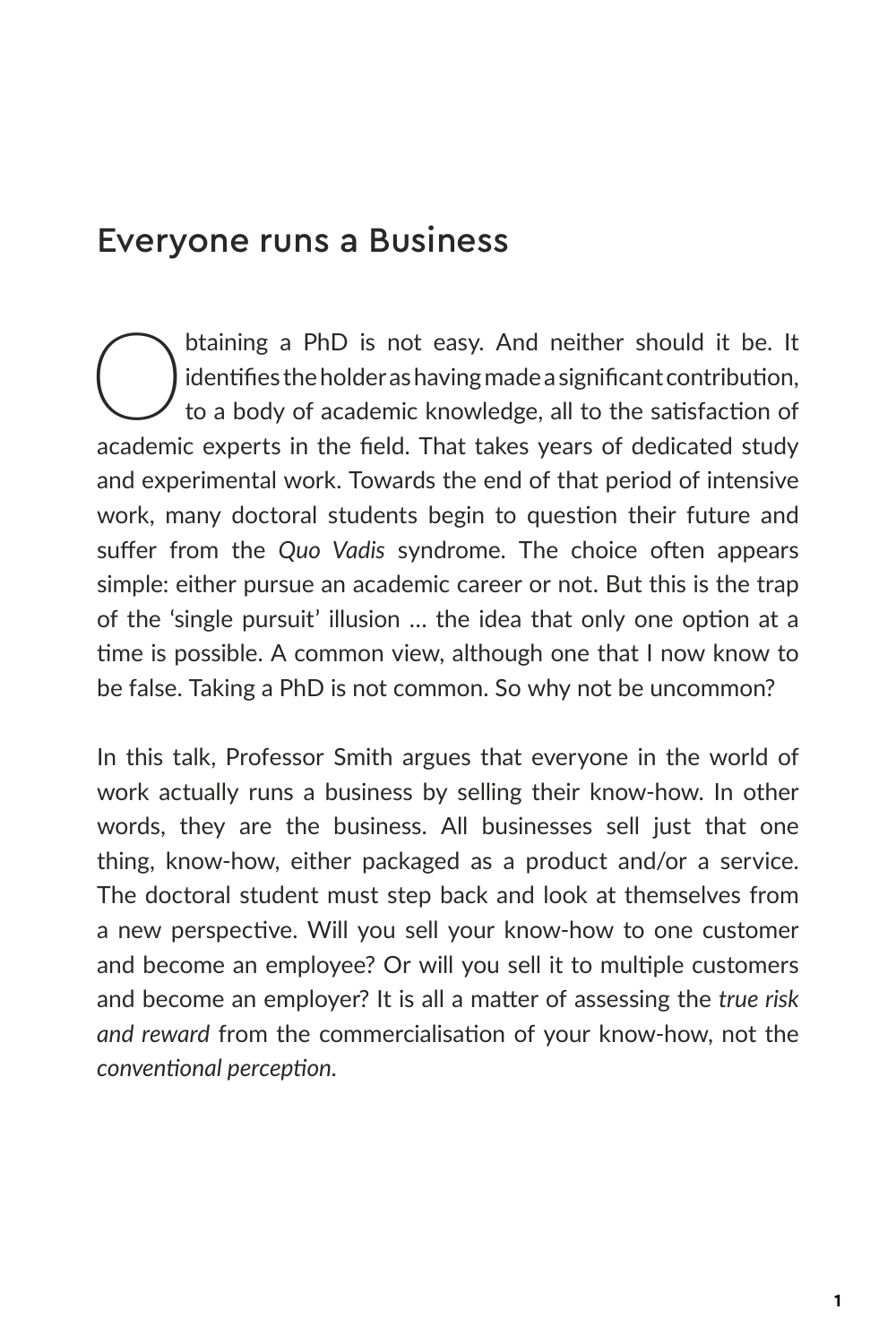## Introduction

Good afternoon everyone. It is a great pleasure to speak with you all today. I must thank my good friend Professor Nicholas Vella for inviting me to give this keynote address to mark the Doctoral School's Annual Symposium. In thinking about my talk, I realised that I would be speaking not to students but rather to members of a club to which I belong. I just happen to be 40 years further along in my career and possibly the oldest member of the club present here today. And so, I decided to talk about what I have learned over the last 40 years that might help you all to avoid quandaries and find happiness in life. I agree that the pursuit of happiness is a right for everyone (remember 1776).

Going back to my days as an undergraduate in London, I recollect that my first commercialisation of know-how was teaching my Italian friend Nico how to tackle some assignments in medical physics. But he did not pay me cash. Instead, he taught me something of real value … how to cook pasta. That certainly increased my happiness since I no longer relied on meals of beans on toast. But the benefit was much more profound – I found that girls like boys who can cook them dinner. Of course, at the time, I did not think in terms of knowhow – we just swapped our knowledge to help each other. But I realise now that this was the start of my adventures in business and a lesson I never forgot.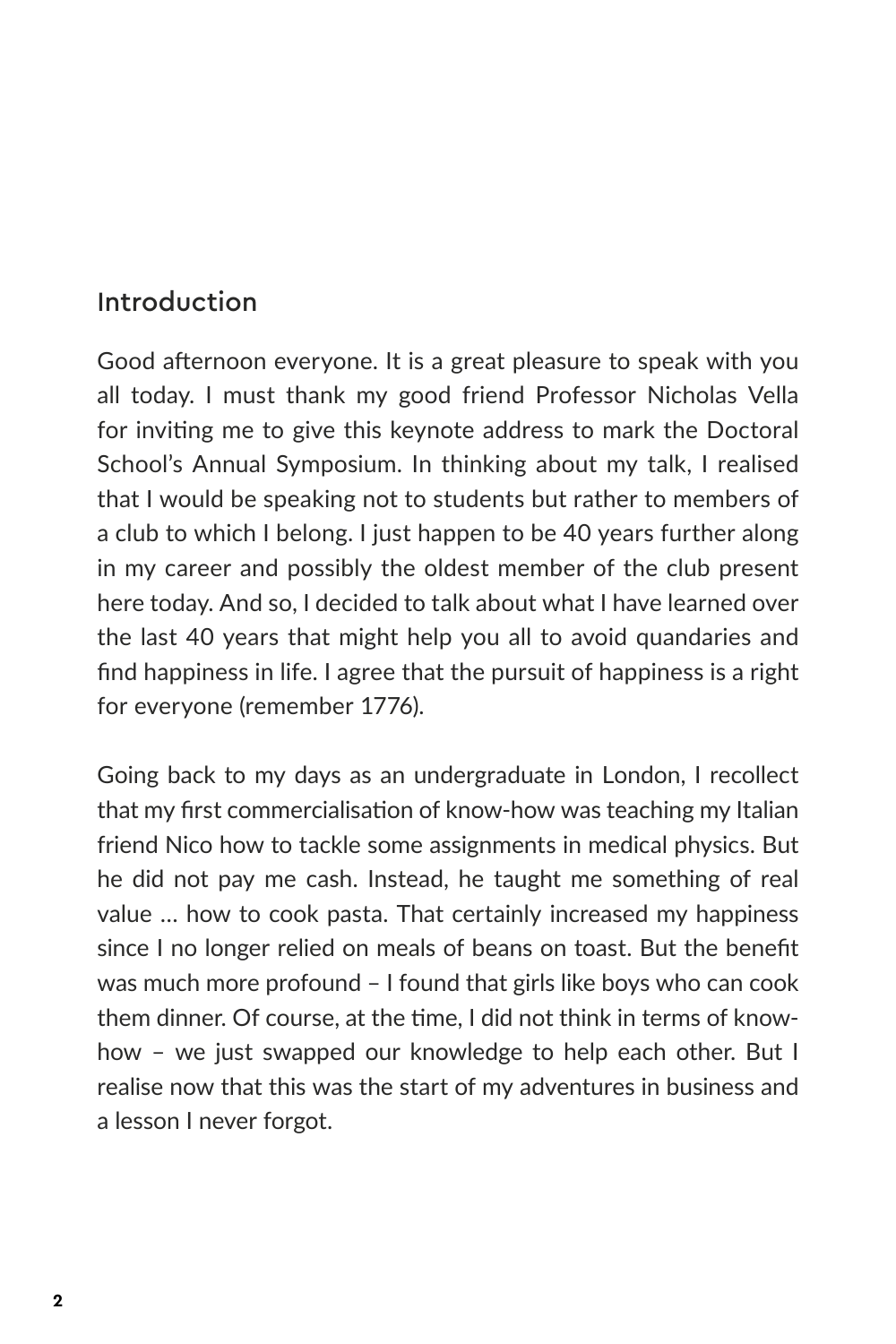## Problem - Solutions - Benefits

I would now explain this using the **Problem – Solution – Benefits** model (that applies to all businesses) as follows:

#### **Problem**

- I could not cook
- My friend Nico struggled with medical physics

#### **Solution**

- I taught Nico about medical physics
- He taught me how to cook pasta

#### **Benefits**

- Nico was able to pass the medical physics module
- I stopped eating only beans on toast
- I discovered that my new know-how could be employed in cooking dinner for girls

This was a two-way exchange of know-how in which both of us solved the problem of the other in a manner that gave us both benefits. It involved an exchange of know-how between the two of us but with no monetary payment. However, most business activities involve the purchase of a solution for money. And that takes me to my next step into the world of business.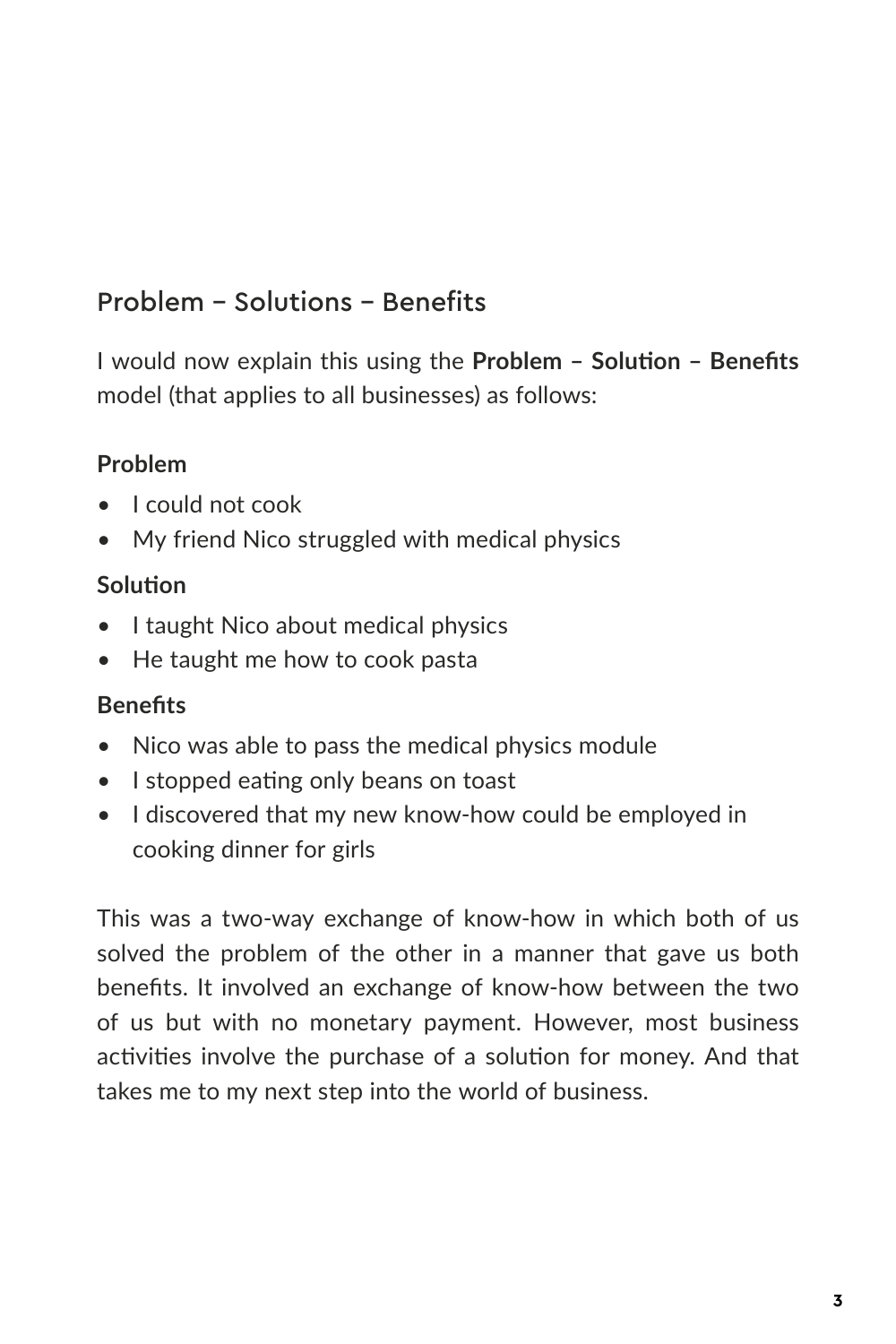## Starting to sell know-how

As a PhD student attached to the military, I wanted to find extra cash. At university I had been the editor of the college magazine. This was well before the days of desktop publishing when everything had to be done more with art than science. I guess it would be called graphic art. When Nigel, a friend from college, started up a business printing T-shirts he remembered my ability in graphic art and asked me to design the artwork for T-shirts to be sold as merchandise on a European tour planned by a major band. I was paid £10 and was quite happy with the fee. In those days I had no idea about Intellectual Property and that the copyright for the design belonged to me – he had just paid me for the service and not to acquire the copyright. That was in 1979. Just for fun I searched the internet the other day and found that the T-shirts are still being sold using my design. Obviously, in 2021, I do not get any ongoing royalty payments but I do have bragging rights as the band was famous …

#### Ownership of intellectual property

Now this issue of IP is an important one. Whenever I sell a service to a customer these days I always ensure that the IP is owned by me although the customer has the right to purchase it separately. However, if you decide to become an employee then, in law, whatever IP you create belongs not to you but to the employer. Hence academics employed at universities, including our own here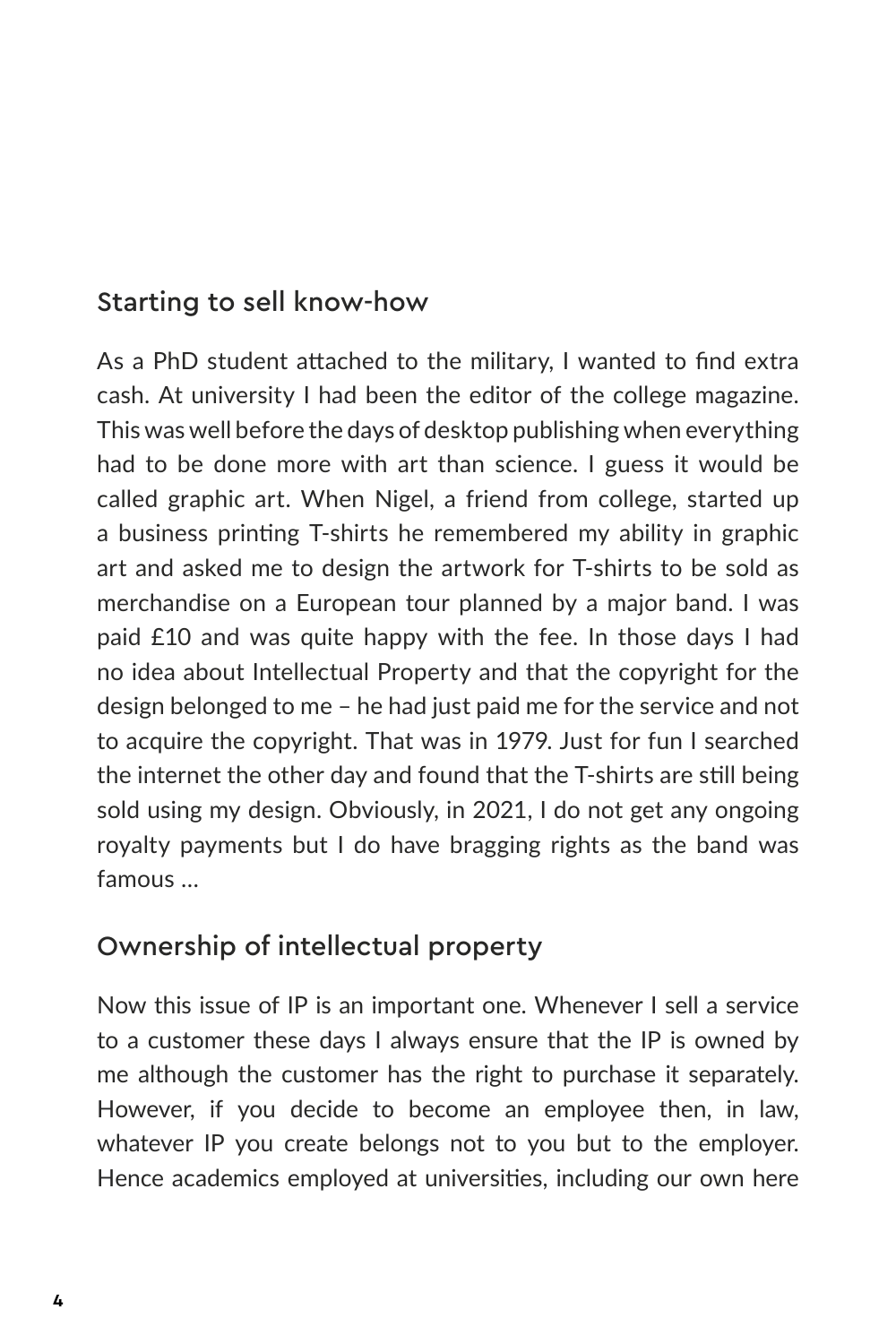in Malta, do not own the commercial opportunities that may arise from their research. Those opportunities belong to the university as the employer. It is unlikely, however, that the university could ever commercialise research outcomes without the participation of the 'inventor' and so, in recent years, the world of Technology Transfer has arisen. At our own university, this is handled by the Knowledge Transfer Office (KTO) who serve to work with both the employee and the employer to arrange a fair way of sharing financial return from the commercialisation of IP. Please note that you can only sell what you own … including IP.

The employee/employer relationship is more complicated than most people realise, especially if the employee undertakes research. However, the employee still runs a business since they sell knowhow to the employer. It is just that they sub-contract the business requirements of keeping accounting records and the payment of tax to the employer on their behalf. This is covered by the Contract of Employment. Now employees are lucky in that they have the only customers (employers) who state what they want and how much they will be prepared to pay. And they usually make that public. This is the Job Advert. But employees are unlucky in that they do not own the IP that arises from their research – as stated, that belongs to the employer.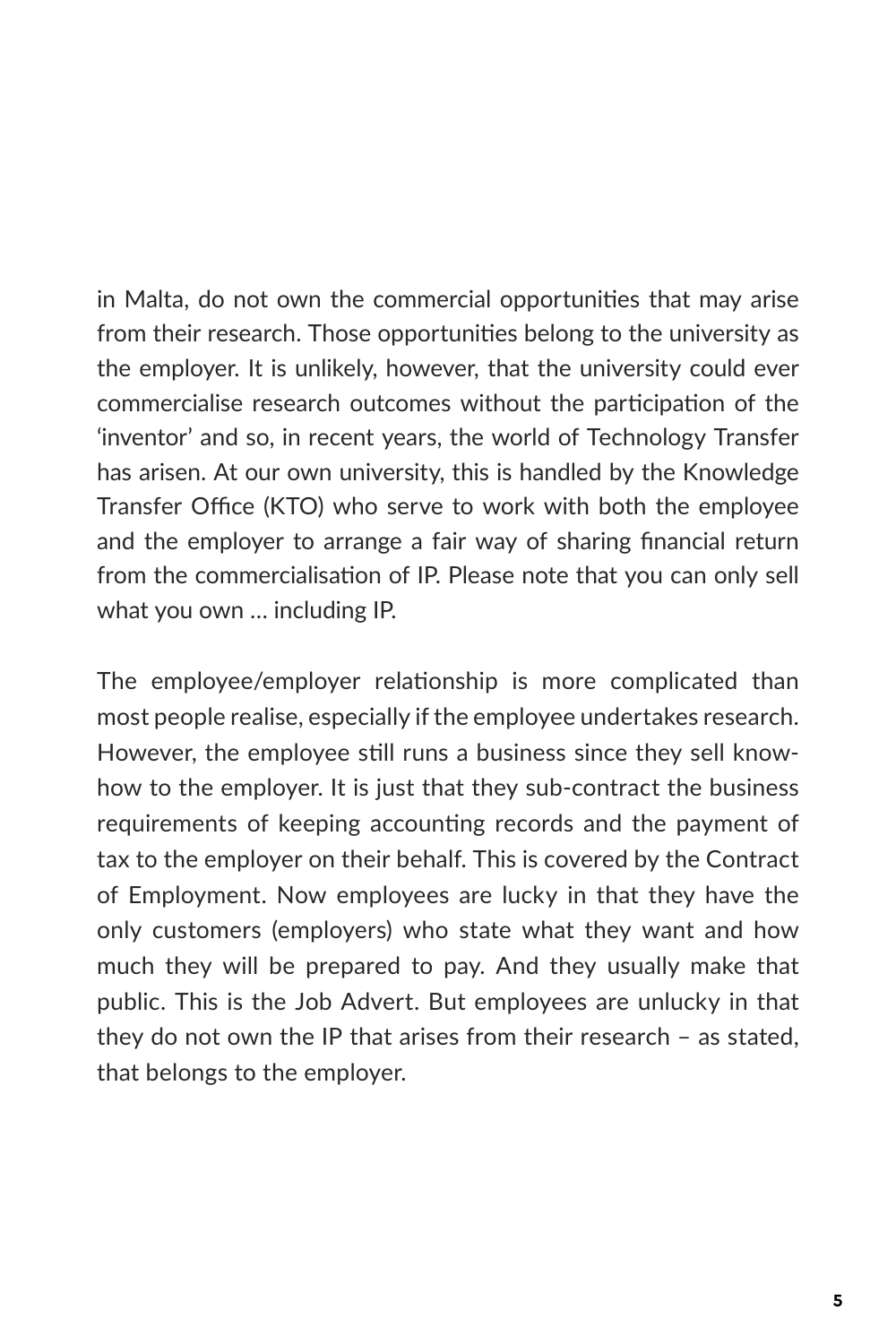#### Publish or patent?

Not all academic research will lead to commercial opportunity. It is self-evident that a potential new cure for cancer would have commercial potential. Less likely might be research into Icelandic Saga poetry. I would fight to the death for the right for academics to do research into whatever their field might be as knowledge in any area creates benefits for society, irrespective of commercial return. And we have a duty to provide students with courses based upon current research findings wherever they arise from. That means publishing academic papers. Unfortunately, publishing an academic paper stops the possibility of any patent being granted since the information will have been put into the public domain. All academics should therefore discuss with KTO whether IP issues require a delay in publication until a decision has been made over the potential commercial value of any discoveries. That does not just apply to patents – certain know-how may have value that can be generated from consulting fees. Now the KTO office is opposite my own at the Centre for Entrepreneurship and Business Incubation (CEBI). Do I see a queue of academics lining up to seek advice from KTO every day? The answer is no. All academics strive to publish as many papers as possible since their careers depend on that. But this mismatch, in my view, needs to be addressed with better communication and understanding. We do not want to stop researchers from doing what they are good at but we need to remember that generating some form of revenue can always help further research.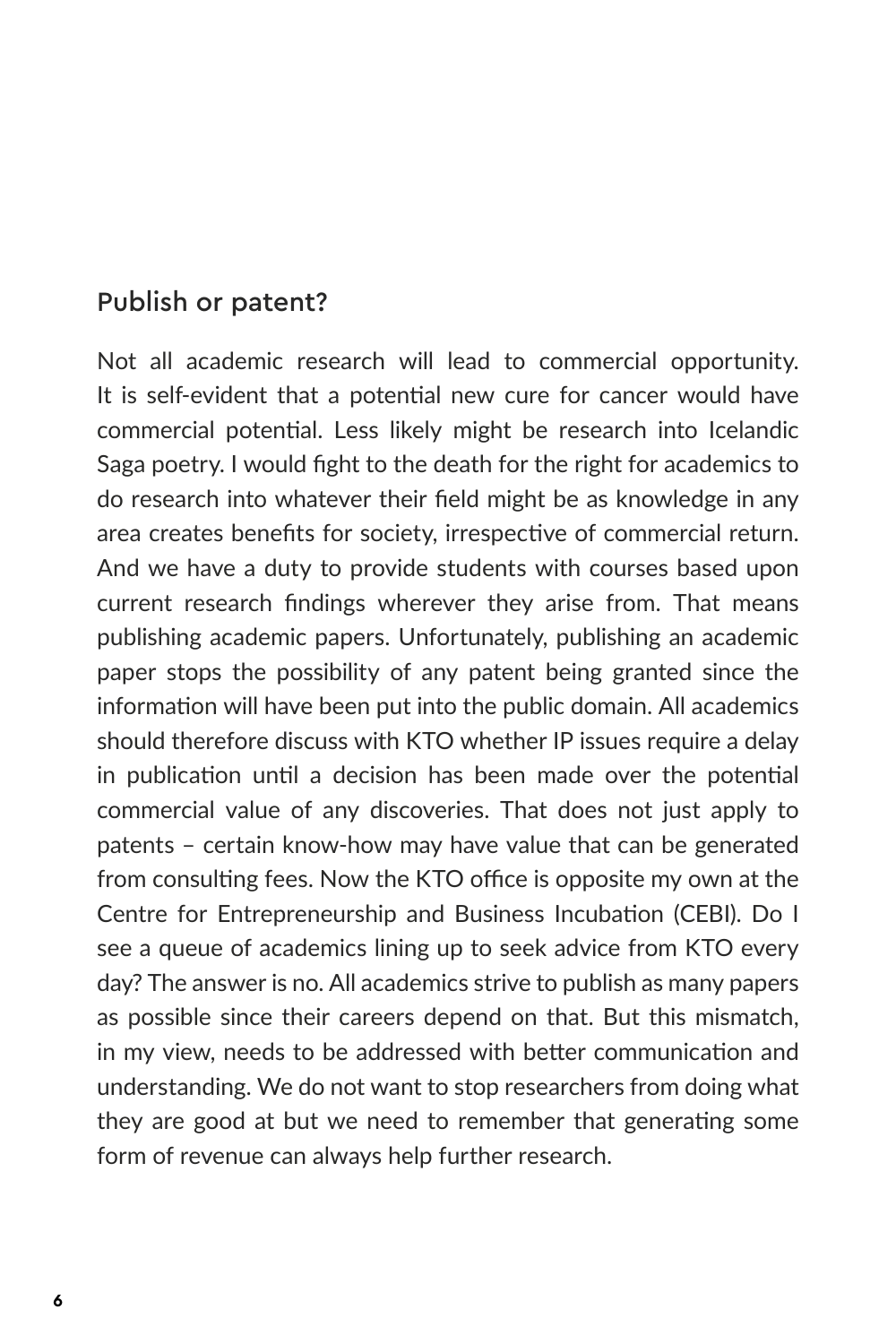## Is business risky?

What I have learned then, is that businesses only sell one thing (know-how) packaged as either a product and/or a service. And that employees are still businesses that sell know-how (usually as a service, not a product) but with just one customer – the employer. Many people tell me that they prefer employment because of the security it offers. Seriously? Is being made redundant with perhaps only a notice period of one month really secure? The advent of the COVID-19 pandemic has made a great many people, sadly, realise just how precarious employment can be. What I have also learned, is that it is not having a job that is the problem. It is having only one job (i.e., only one customer). That is 'putting all of your eggs in one basket', as the saying goes. Or like putting all of your money on red at the roulette table.

#### Your PhD has given you more than you think

I am not a gambler. But if I were, I would spread my bets across multiple opportunities. So, for me, the starting point is surely to have more than one job? Now this brings me back to my own PhD in neurophysiology. Working with the RAF, my area of interest was reflex eye movements that occur as a result of movements of the head. A big issue for fast-jet pilots trying to read cockpit instruments or worse, helmet-mounted displays. Whilst my research certainly increased my know-how about vestibulo-ocular reflexes, that was not the know-how that I sold in my first company. Rather, it was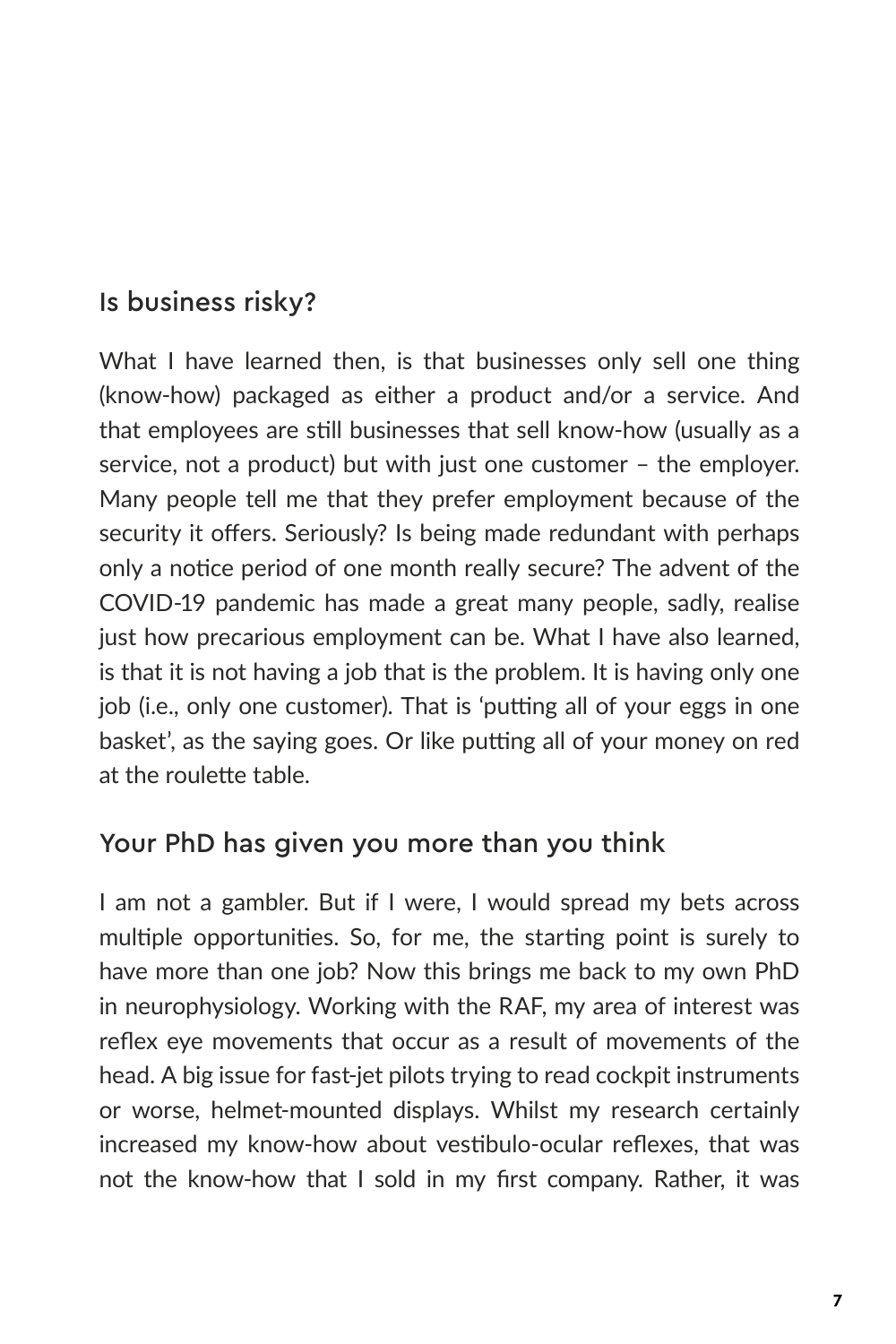other skills that I learned whilst undertaking my PhD. Firstly, I had to learn to programme computers to analyse eye-movement recordings. Secondly, I had to learn enough about electronics and analogue to digital signals so as to connect human subjects to computers and record eye movements and head motion. Thirdly, I had to learn much more about statistics in order to analyse data and draw meaningful conclusions. The know-how I learned during the PhD allowed me to offer products and services in three areas with my first company:

- 1. Writing computer programmes for complex systems such as nuclear reactor control
- 2. Environmental monitoring with computers on board ships transporting animals
- 3. Pharmaceutical shelf-life determination with software using Arrhenius equations

Oh, and a fourth one, reversing analogue to digital technology allowed me to design and work on digital synthesisers in the early 1980s which took me into music studios with one of my keyboard heroes, Rick Wakeman. Rather sadly, I still have my drum kit from those days that for some reason Mr Wakeman never asked me to play on any of his records. I now realise that was due to my lack of musical talent and not a failure of the PhD process. It has taken me forty years to admit that though. But without my PhD training, how would I ever have been in a music studio with a famous artist?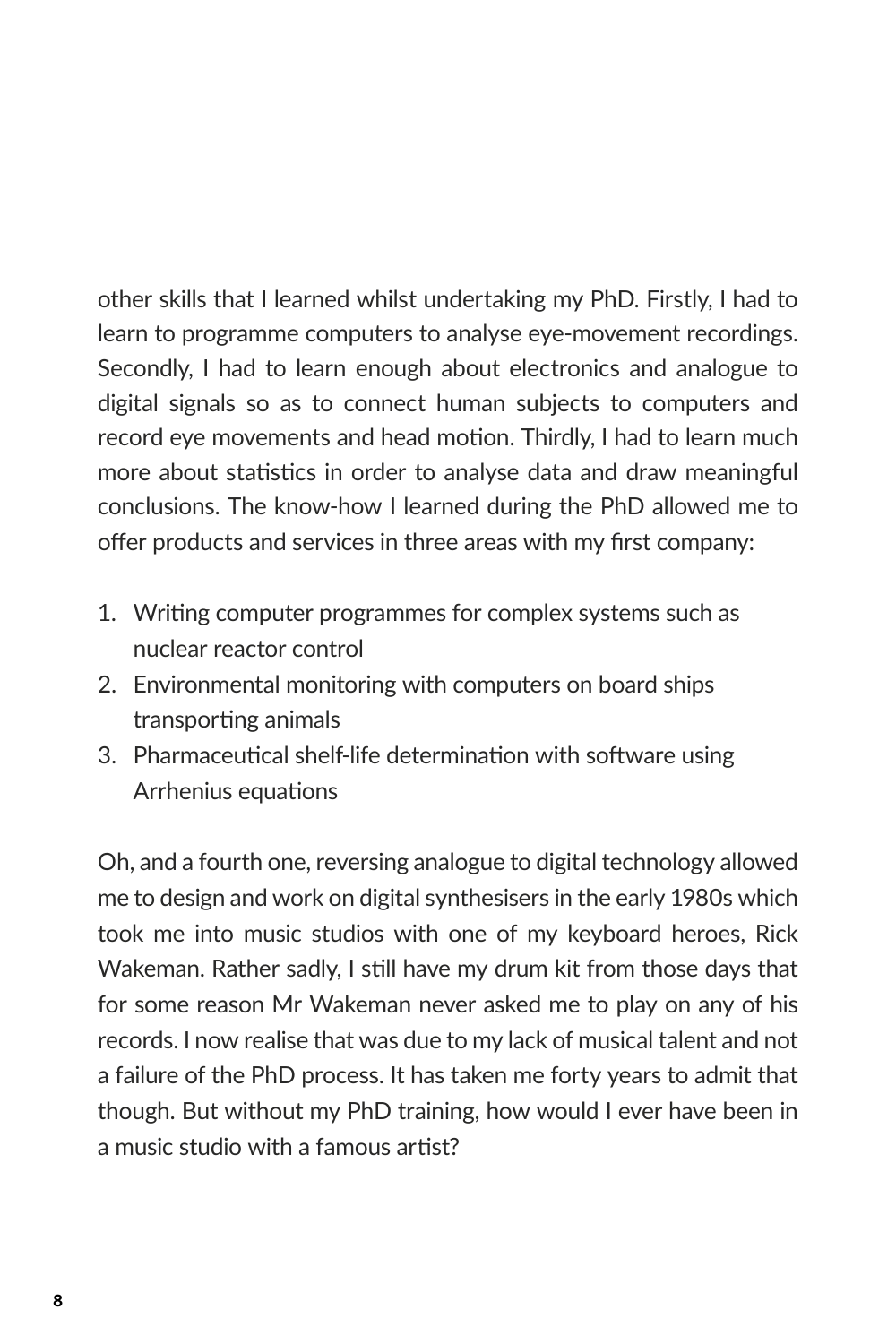## The real value of a PhD

My point here is that I could have done none of those things without undertaking my PhD with the RAF and London University. Yes, my PhD was from the Faculty of Medicine. But the know-how I commercialised had nothing to do with my medical knowledge. But it wasn't just the technical know-how that I had learned during my PhD. The ability to be self-disciplined and carry out a piece of work on time was really important. So too was an ability to assess data and to draw meaningful conclusions upon which decisions could be made with confidence. And the ability to articulate ideas and proposals to customers was really no different from presenting results about PhD work to my Commanding Officer or at the subsequent *viva*. In short, the PhD allowed me to enter the world of business and to have a varied and interesting career. Not at all what I expected when I started it. And yet, here I am at the age of 64 and I can still be an academic. In other words, the PhD in my opinion is one of the best training programmes that anyone can undertake. Make the most of yours.

As mentioned, it was during my undergraduate days that I offered a solution to problems that friends had, using my know-how. Nico struggled with medical physics. Nigel could not do the drawings for his T-shirt designs. And here lies a lesson that underpins our Master in Entrepreneurship programme. Do not look to sell products and services. Look to find problems that people have and sell them the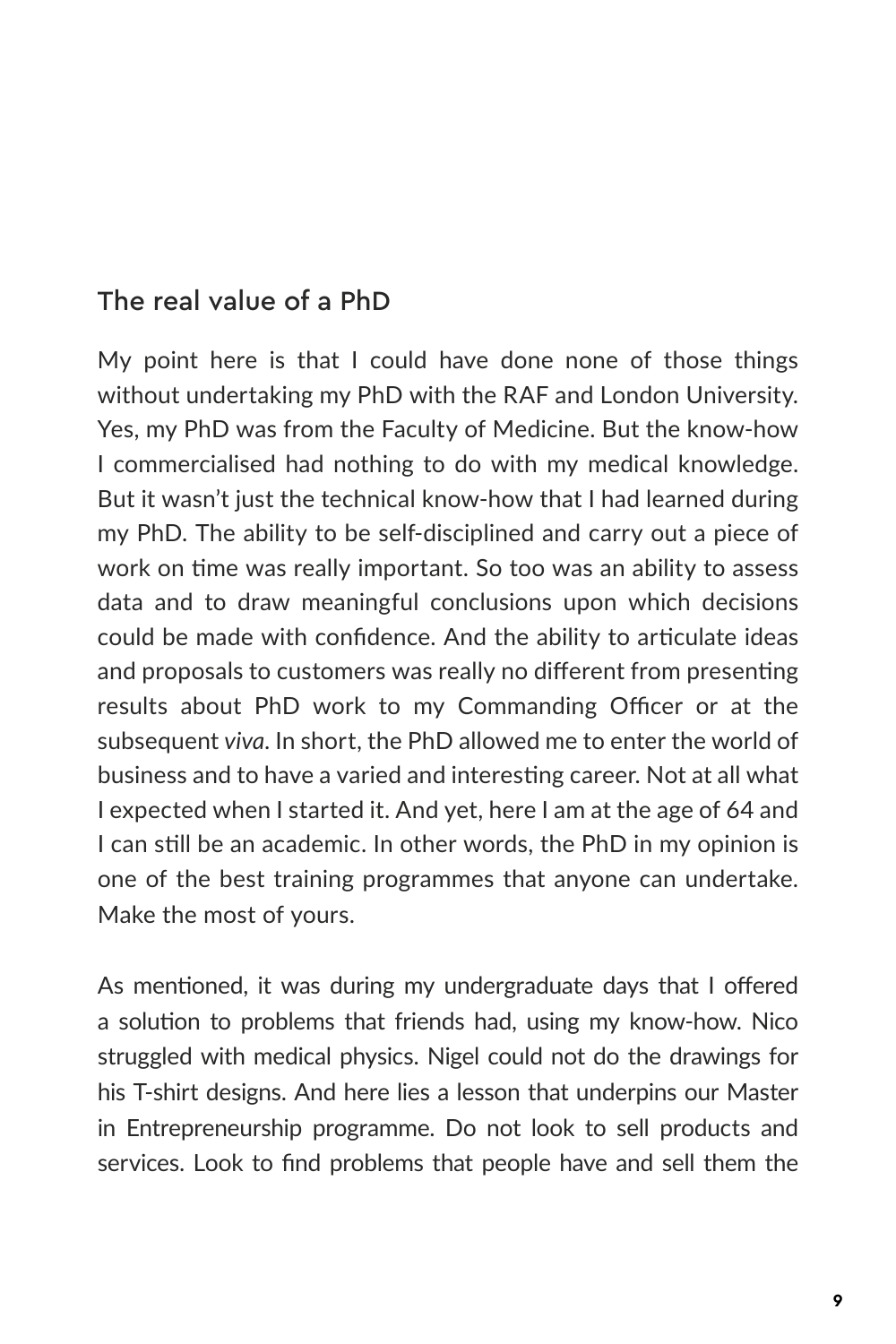solution. And it helps enormously if you get to know the customers and understand exactly what their problem is. Right around the world half of all new businesses fail within five years. Most do so because they are trying to sell things that people do not really want. I now understand this approach as market research. Well, that is a business school term. I just think of it as being interested in people and solving their dis-ease … whatever the problem is. Maybe the medical side helps more than I realise?

## What do you want to do?

My advice is to do an audit of yourself now, before you finish your PhD. What know-how do you have and how could it be used to create solutions for problems that customers might have? What interests you enough to spend time in an area? Can you be selfish and work in your own aspirations as part of your working life? For me, working for the pharmaceutical industry allowed me to travel to over 50 countries, including a lot of time in Japan. That was very important for me since I started martial arts training at the age of five and wanted to spend time there. Everybody has to put bread on the table and to pay the rent. But can you also allocate time to do something for which you are happy to take no payment? For me, in the last 20 years, that has involved helping disadvantaged people to start their own business as a route out of hardship. For example, we work with the Royal Marine Commandos who retire for medical reasons. That is a delicate term; many of them have lost one, two or even three limbs down to improvised explosive devices (IEDs). They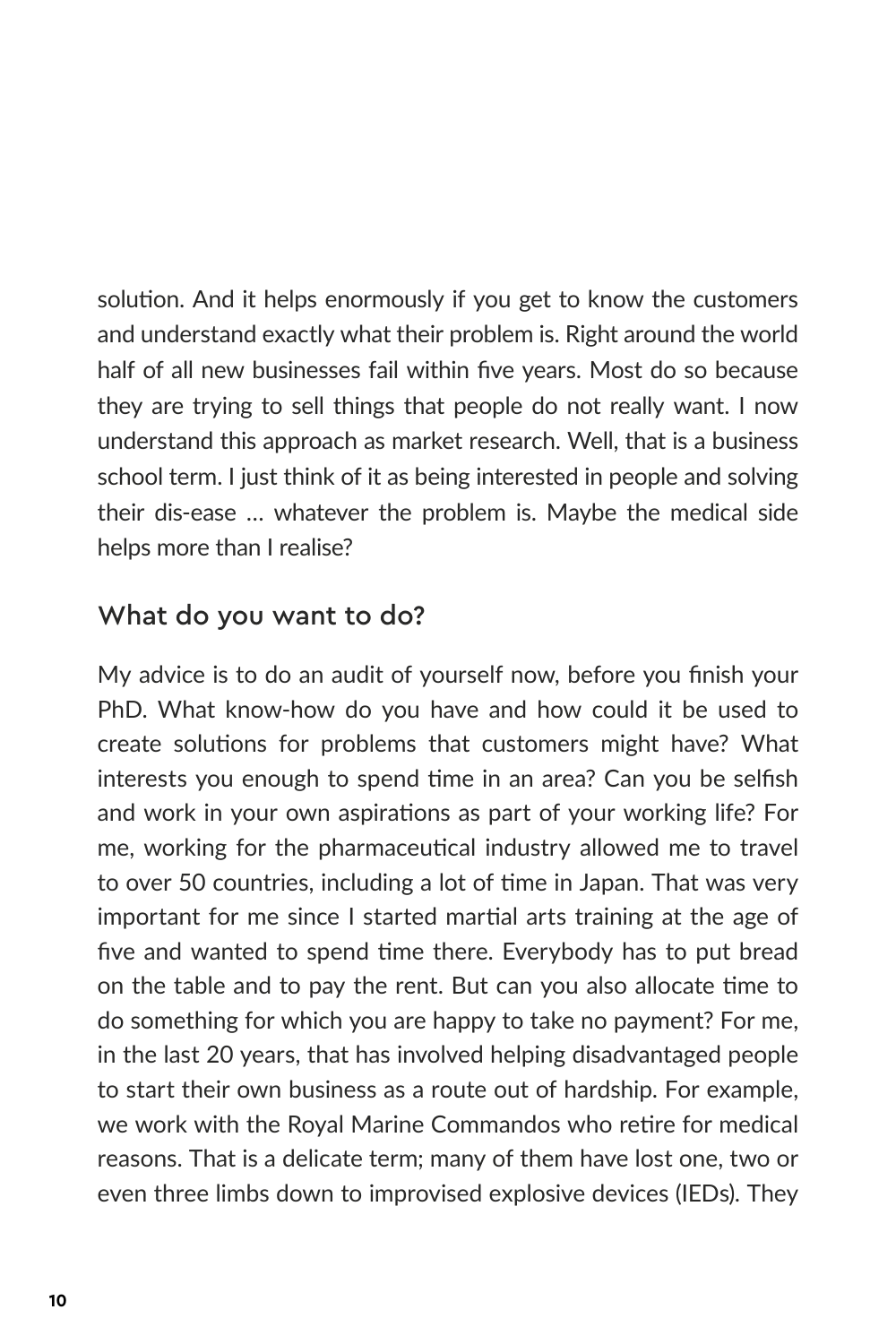can no longer be Commandos but they can never stop being one either – it is a state of mind. Their ability to work in teams, undertake planning, handle logistics and not quit when things get tough make them the best group of 'students' I have ever had the privilege to teach about starting a business. What group might you be motivated to help? Trust me, you will get back more than you ever give.

#### Where to start?

Easy. Come to our TAKEOFF Business Incubator and discuss any business idea that you may have with its Manager, Ing. Joseph Bartolo or myself. The service is free to anyone in Malta but students get a lot more besides. We call this Business Germination, the stage before Business Incubation.

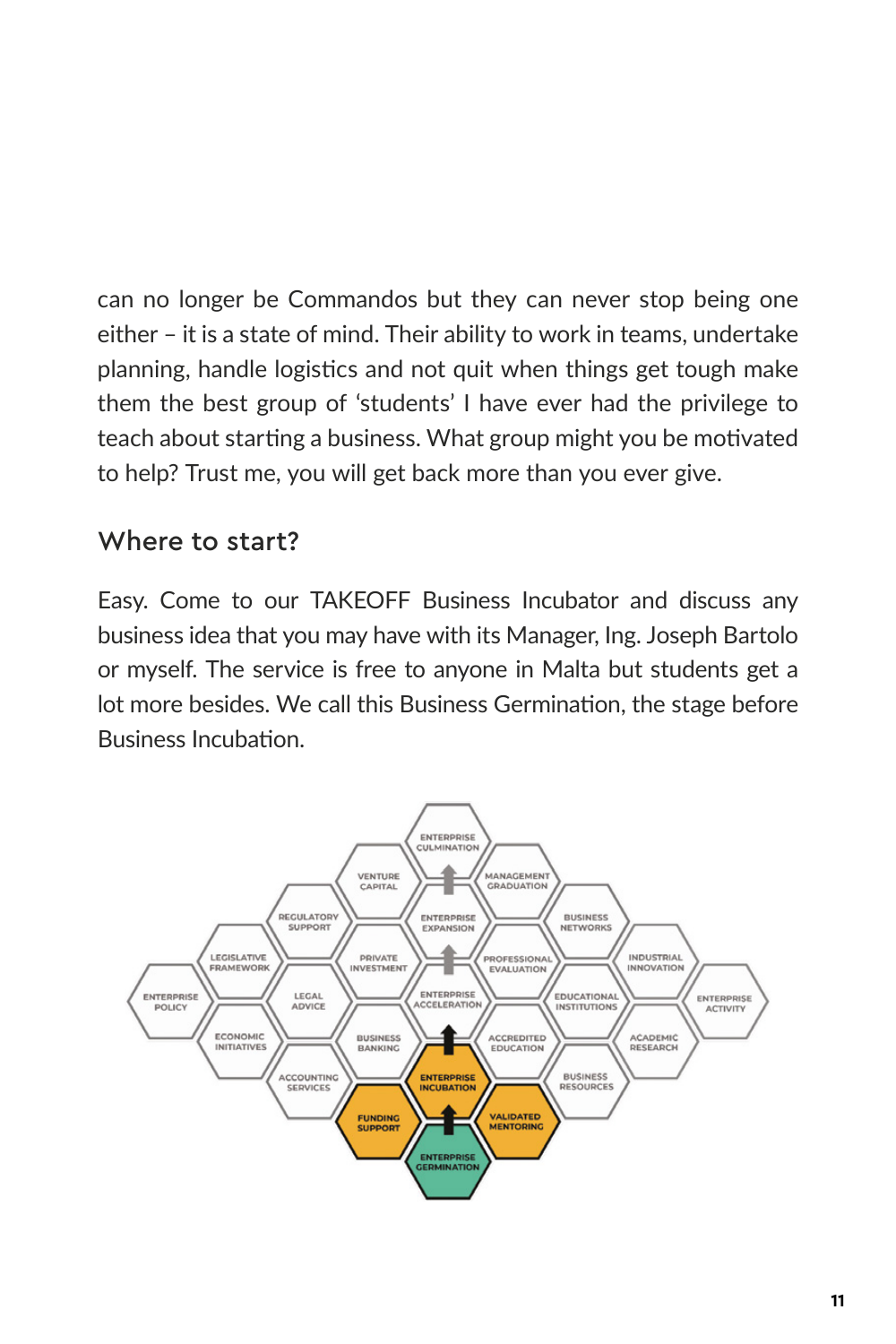The figure on the previous page illustrates the **IncumatrixTM** Environment Framework that we use at TAKEOFF. The model has 25 Factors but we are only concerned with four of those at this earliest stage. Prior to moving up the central Progress Pathway to Enterprise Incubation, you will receive access to Validated Mentoring together with the potential for Funding Support from one of the several Government schemes that we benefit from.

If possible, it is best to collect your thoughts using the Concept Plan shown in the next illustration. This format allows you to define your idea using the Problem – Solution – Benefits model as described previously. The Concept Plan places Enterprise above the Solution – this is the business that you may consider starting. Underneath Solutions sits the potential Customers that you have identified. The Concept Plan is very useful since it throws up four pivotal questions at the corners of the model and that is where your mentoring session will start.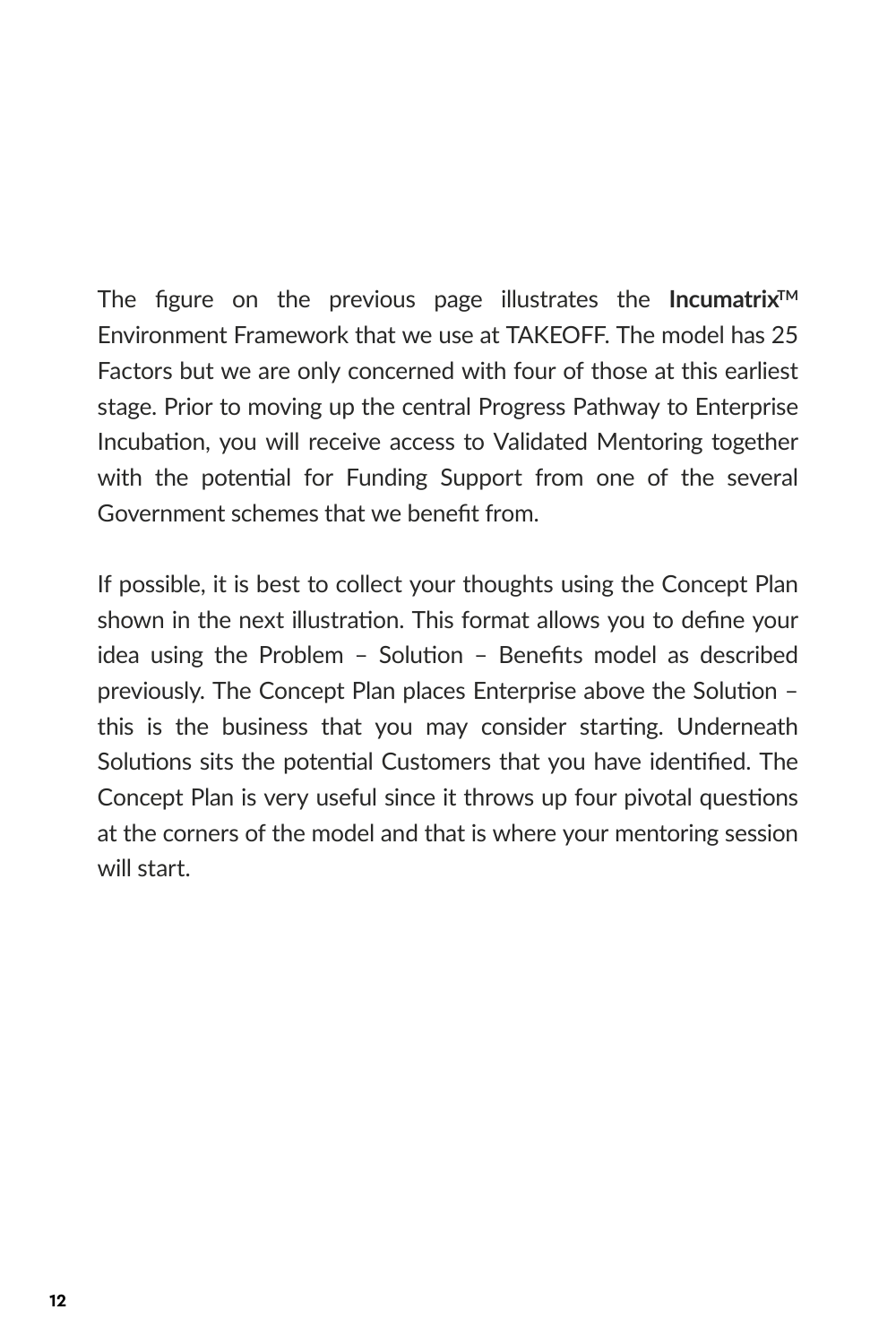

Your idea will be gently probed using five questions for each of the nine cells with particular reference to the four key questions. We rate your answers using the Standard Scoring System shown below and then help you to address any deficiencies in your business idea.

| <b>MISSING</b>   | <b>INCOMPLETE</b> | <b>BORDERLINE</b> | 3<br><b>ACCEPTABLE</b> | <b>PROVEN</b>         |
|------------------|-------------------|-------------------|------------------------|-----------------------|
| "Action          | "Not yet          | "More work        | "Proceed               | "Go for it!"          |
| required"        | ready"            | required"         | with care"             |                       |
| Unacceptable     | Significant       | Avoidable         | Minor                  | Lowest                |
| risk             | risk              | risk              | risk                   | risk                  |
| Factor must be   | Factor requires   | Factor requires   | Factor not fully       | Factor optimised for  |
| addressed before | substantial       | some improvement  | optimised and some     | performance with      |
| progressing      | improvement       | to reduce risk    | minor risk remains     | low identifiable risk |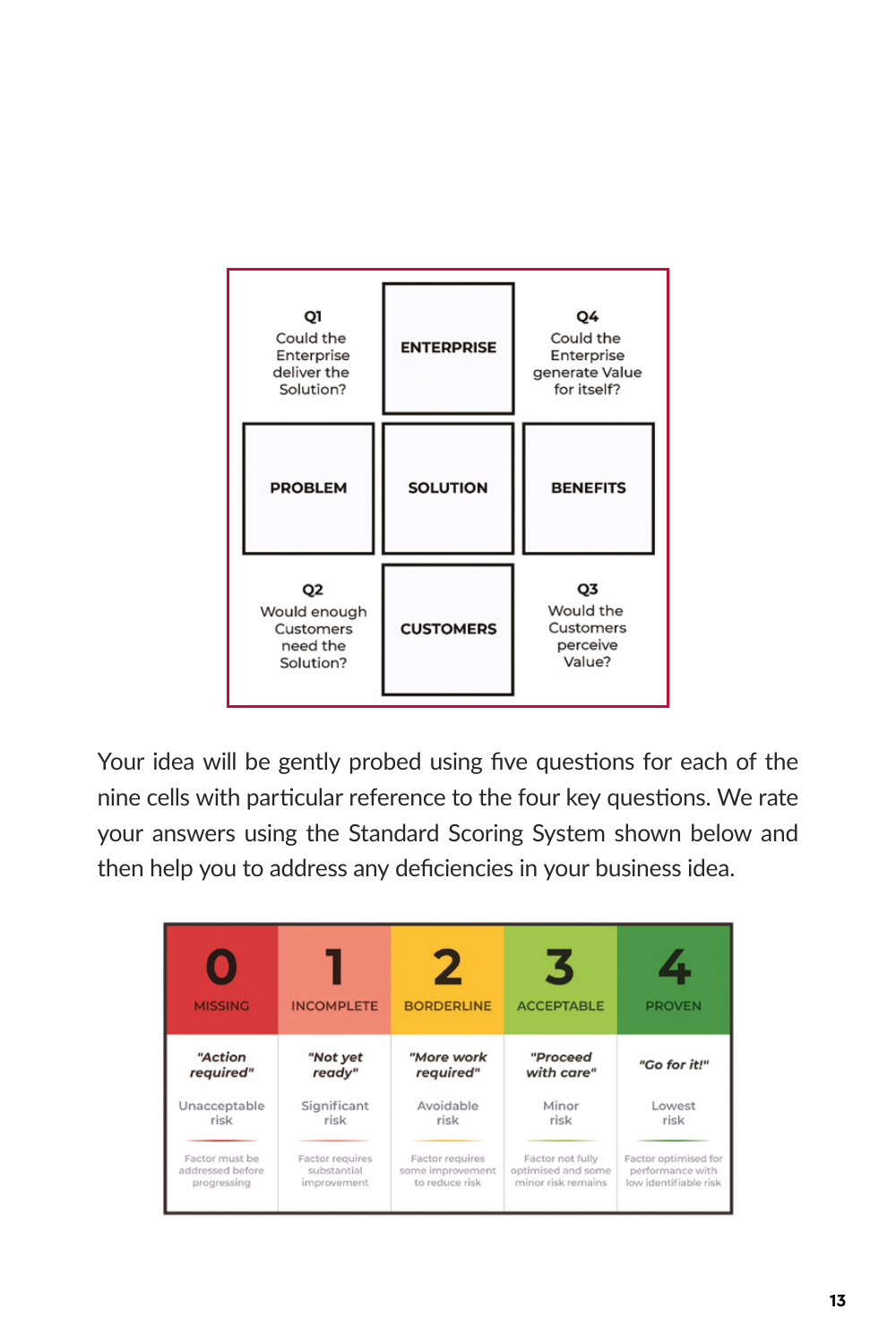Most people who come to TAKEOFF are shocked about the number of 'holes' in their thinking but that is not an issue for us – our job as validated mentors is to help you work through those. The next step is to begin to build a model of your business using the **IncumatrixTM** Enterprise Framework as shown in the following illustration.

| OWNERS'                                                | <b>BUSINESS</b>                  | <b>MILESTONE</b>                     | <b>BUSINESS</b>                   | <b>FINANCIAL</b>                        |
|--------------------------------------------------------|----------------------------------|--------------------------------------|-----------------------------------|-----------------------------------------|
| CONTROL                                                | <b>TEAM</b>                      | MANAGEMENT                           | VALUE                             | CONTROL                                 |
| <b>BUSINESS</b><br><b>RECRUITMENT</b><br>$\rightarrow$ | <b>PEOPLE</b><br><b>STRATEGY</b> | <b>ENTERPRISE</b><br><b>FORECAST</b> | <b>FUNDING</b><br><b>STRATEGY</b> | <b>BUSINESS</b><br><b>PROFITABILITY</b> |
| <b>SALES</b>                                           | <b>MARKET</b>                    | <b>VALUE</b>                         | <b>CASH FLOW</b>                  | <b>ACCOUNTING</b>                       |
| MANAGEMENT                                             | <b>FORECAST</b>                  | <b>PROPOSITION</b>                   | <b>FORECAST</b>                   | <b>MANAGEMENT</b>                       |
| <b>BUSINESS</b>                                        | <b>COMMERCIAL</b>                | <b>SOLUTION</b>                      | <b>PRODUCTION</b>                 | <b>BUSINESS</b>                         |
| <b>MARKETING</b>                                       | <b>STRATEGY</b>                  | <b>FORECAST</b>                      | <b>STRATEGY</b>                   | <b>PROCUREMENT</b>                      |
| <b>BRAND</b>                                           | <b>BUSINESS</b>                  | <b>INNOVATION</b>                    | <b>BUSINESS</b>                   | <b>PRODUCTION</b>                       |
| CONTROL                                                | <b>INTELLIGENCE</b>              | <b>MANAGEMENT</b>                    | <b>SOLUTIONS</b>                  | CONTROL                                 |

This process starts with creating the four forecasts relating to Solutions (your intended products and/or services), the Market (your customers), the Enterprise (your business) and the Cash Flow (including start-up funding estimates). We then guide you to move from what you would like to do towards how you will actually do it (the strategies). If all of these suggest that you should be able to create a profitable and sustainable business (your Value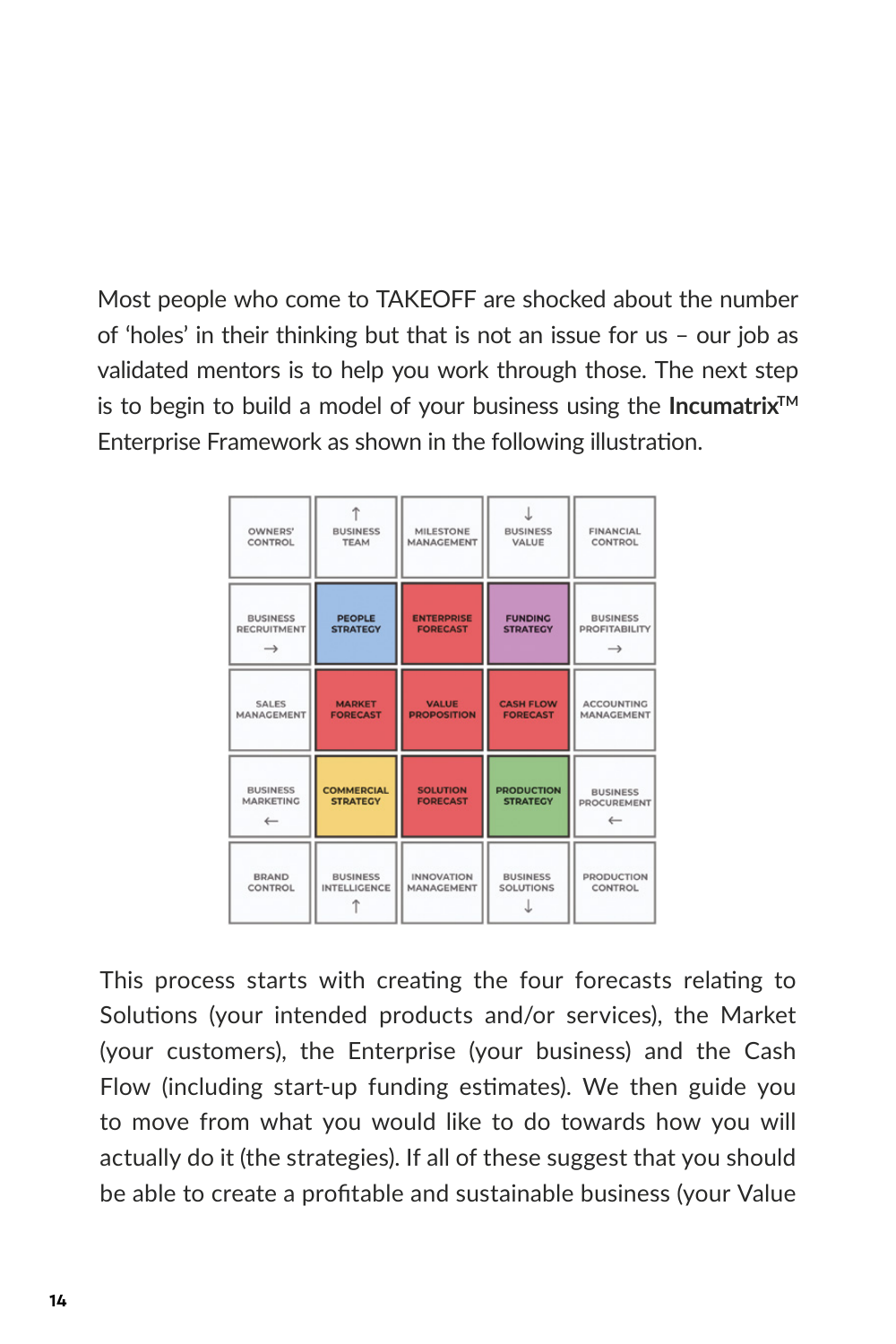Proposition), then we move to the next step and create a Launch Plan as shown below.

| <b>OWNERS'</b>     | <b>BUSINESS</b>     | <b>MILESTONE</b>   | <b>BUSINESS</b>   | <b>FINANCIAL</b>     |
|--------------------|---------------------|--------------------|-------------------|----------------------|
| <b>CONTROL</b>     | <b>TEAM</b>         | <b>MANAGEMENT</b>  | <b>VALUE</b>      | <b>CONTROL</b>       |
| <b>BUSINESS</b>    | PEOPLE              | <b>ENTERPRISE</b>  | <b>FUNDING</b>    | <b>BUSINESS</b>      |
| <b>RECRUITMENT</b> | <b>STRATEGY</b>     | <b>FORECAST</b>    | <b>STRATEGY</b>   | <b>PROFITABILITY</b> |
| <b>SALES</b>       | <b>MARKET</b>       | VALUE              | <b>CASH FLOW</b>  | <b>ACCOUNTING</b>    |
| <b>MANAGEMENT</b>  | <b>FORECAST</b>     | <b>PROPOSITION</b> | <b>FORECAST</b>   | <b>MANAGEMENT</b>    |
| <b>BUSINESS</b>    | COMMERCIAL          | <b>SOLUTION</b>    | <b>PRODUCTION</b> | <b>BUSINESS</b>      |
| <b>MARKETING</b>   | <b>STRATEGY</b>     | <b>FORECAST</b>    | <b>STRATEGY</b>   | <b>PROCUREMENT</b>   |
| <b>BRAND</b>       | <b>BUSINESS</b>     | <b>INNOVATION</b>  | <b>BUSINESS</b>   | <b>PRODUCTION</b>    |
| <b>CONTROL</b>     | <b>INTELLIGENCE</b> | <b>MANAGEMENT</b>  | <b>SOLUTIONS</b>  | <b>CONTROL</b>       |

The Launch Plan introduces Factors of Management and Control together with the various Business Inputs and Outputs. It surrounds the previous nine Factors that we call the Value Plan. We do not encourage anyone to launch their business until each of the Factors have been considered carefully and an appropriate plan has been put into place. Taking this approach, we can reduce the risk inherent in any new business venture, which is our main aim. Once these steps have been complete, the Founder then has to take the decision as to whether to launch the new business or not.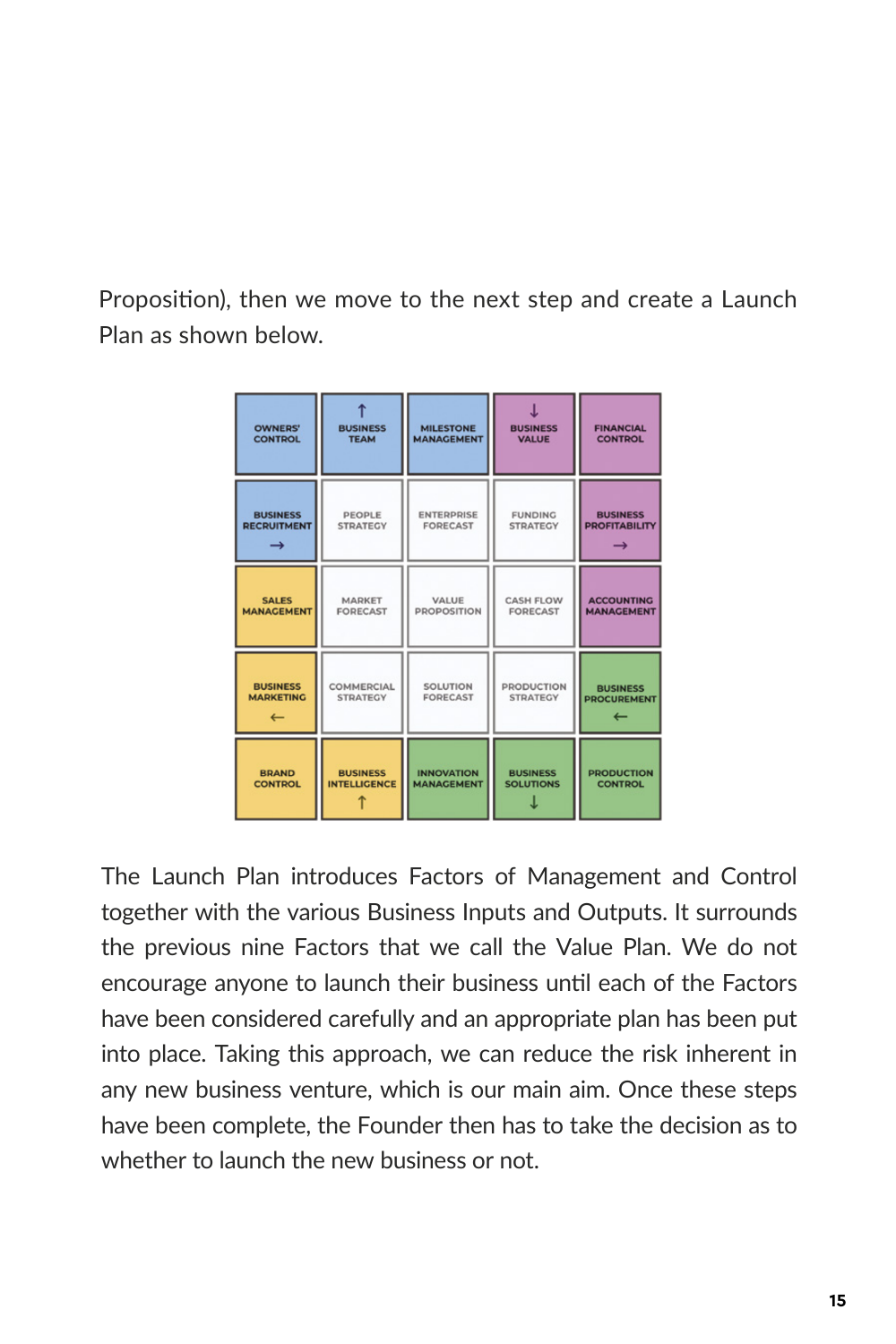| <b>OWNERS'</b>                           | <b>BUSINESS</b>                      | <b>MILESTONE</b>                   | <b>BUSINESS</b>                      | <b>FINANCIAL</b>                                   |
|------------------------------------------|--------------------------------------|------------------------------------|--------------------------------------|----------------------------------------------------|
| <b>CONTROL</b>                           | <b>TEAM</b>                          | <b>MANAGEMENT</b>                  | <b>VALUE</b>                         | <b>CONTROL</b>                                     |
| <b>BUSINESS</b>                          | <b>PEOPLE</b>                        | <b>ENTERPRISE</b>                  | <b>FUNDING</b>                       | <b>BUSINESS</b>                                    |
| <b>RECRUITMENT</b>                       | <b>STRATEGY</b>                      | <b>FORECAST</b>                    | <b>STRATEGY</b>                      | <b>PROFITABILITY</b>                               |
| <b>SALES</b>                             | <b>MARKET</b>                        | <b>VALUE</b>                       | <b>CASH FLOW</b>                     | <b>ACCOUNTING</b>                                  |
| <b>MANAGEMENT</b>                        | <b>FORECAST</b>                      | <b>PROPOSITION</b>                 | <b>FORECAST</b>                      | <b>MANAGEMENT</b>                                  |
| <b>BUSINESS</b><br><b>MARKETING</b><br>← | <b>COMMERCIAL</b><br><b>STRATEGY</b> | <b>SOLUTION</b><br><b>FORECAST</b> | <b>PRODUCTION</b><br><b>STRATEGY</b> | <b>BUSINESS</b><br><b>PROCUREMENT</b><br><b>__</b> |
| <b>BRAND</b>                             | <b>BUSINESS</b>                      | <b>INNOVATION</b>                  | <b>BUSINESS</b>                      | <b>PRODUCTION</b>                                  |
| <b>CONTROL</b>                           | <b>INTELLIGENCE</b>                  | <b>MANAGEMENT</b>                  | <b>SOLUTIONS</b>                     | <b>CONTROL</b>                                     |

The full **IncumatrixTM** Enterprise Framework is colour-coded, such that: Red = Planning, Green = Making, Yellow = Selling, Blue = Managing, and

Purple = Funding.

If the decision is made to launch the business then we move to Enterprise Incubation (see the illustration that follows).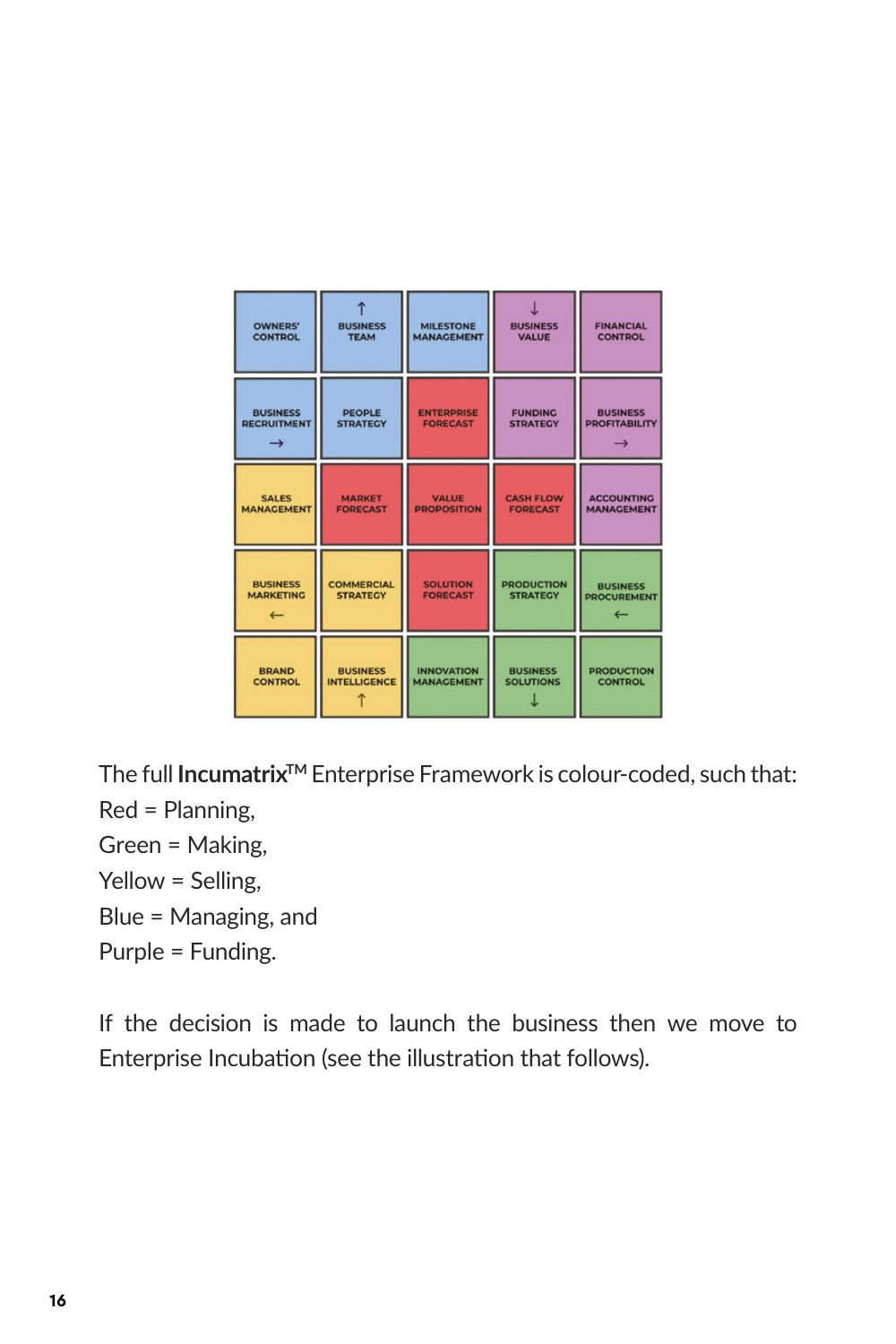

It is likely that a new business Founder will apply for Funding Support such as a grant from Malta Enterprise with whom we work closely. But every business will also need Accounting Services as well as Business Banking as shown above.

We provide Accredited Education to support Founders including over 50 training videos available from the TAKEOFF website. We can also help you to identify and locate the Business Resources that you need from the Maltese business Environment. If you wish to grow your business then we move you into the Enterprise Acceleration phase which includes a lot more components. However, it is not necessary to go into that for the purpose of this talk.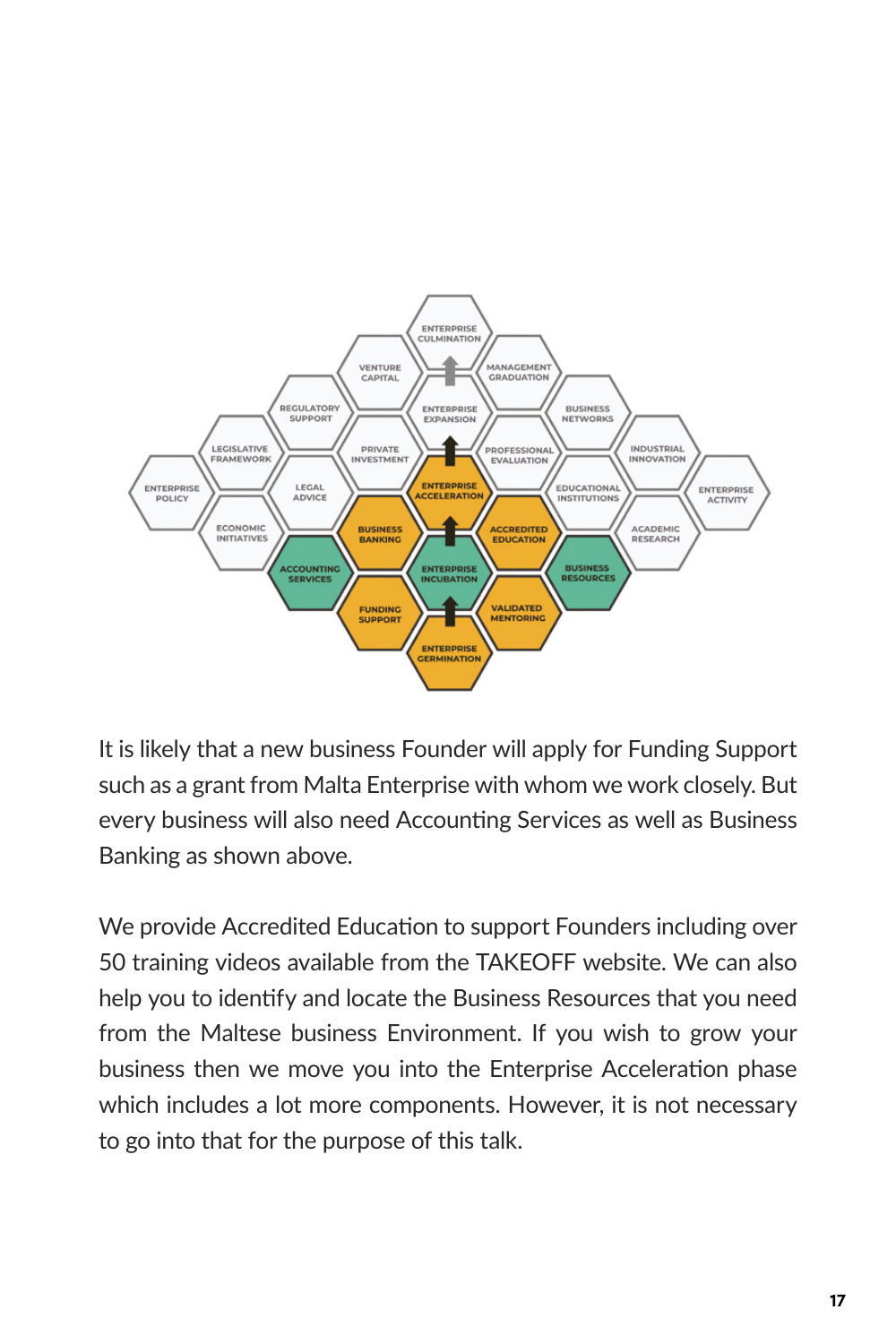In conclusion, it seems to me that you are fortunate at this university to have the support of CEBI and TAKEOFF should you wish to consider a business venture of your own. The services are all free and based upon working with over 8,000 people just like you from 36 countries. In other words, everything is evidence-based.

My final words must be to thank you for your attention and to wish you the best of luck with your viva. Remember, nobody will know as much about what you did for your PhD as you do!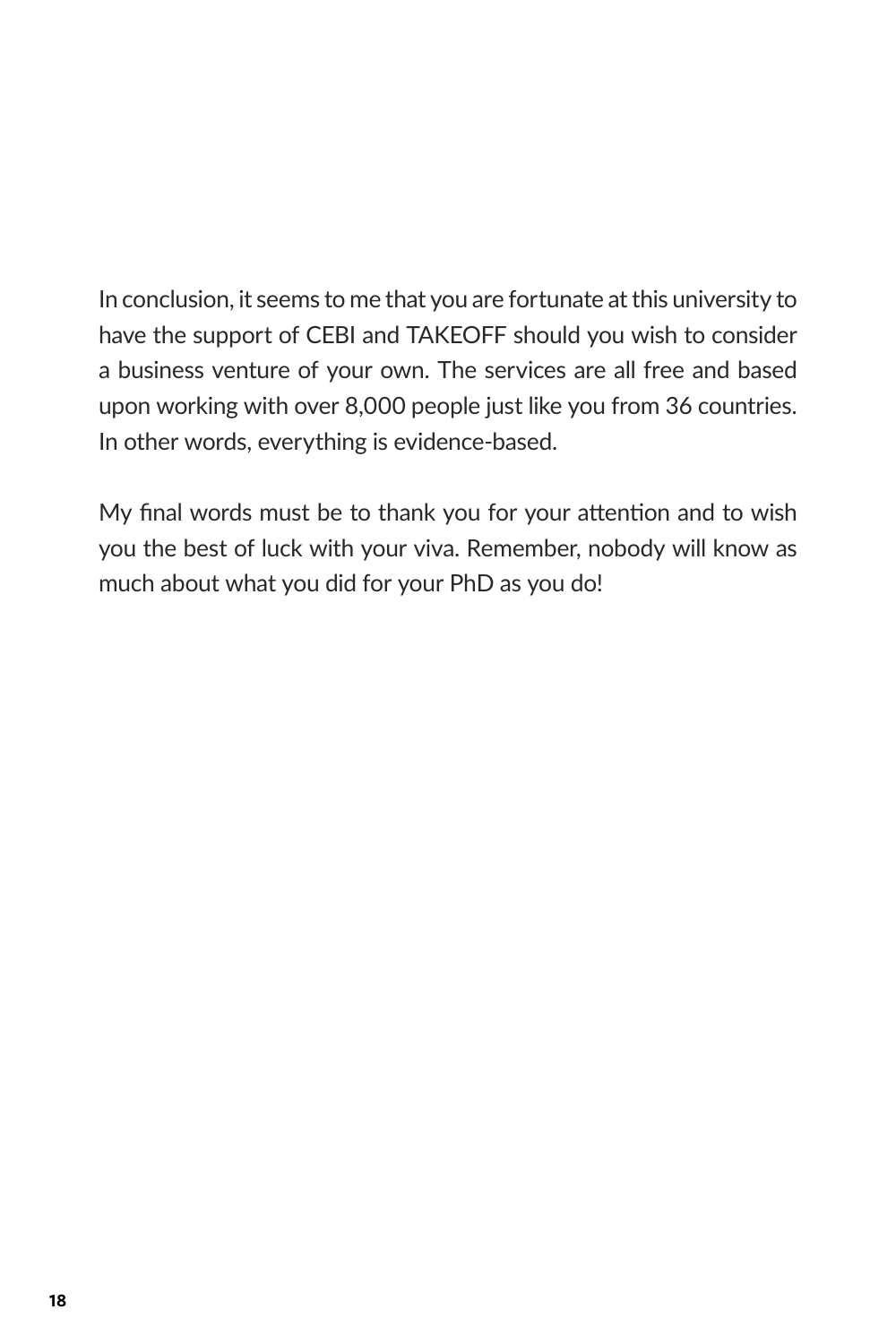

**Prof. Russell Smith MD PhD** *Centre for Entrepreneurship* 

*and Business Incubation*

**Professor Russell Smith MD PhD** began his career in business by starting a software company, whilst still studying for his PhD in the 1980s. Products from that company sold in 27 countries. In 1985 he joined the pharmaceutical industry, running international drug-development programmes in North America, Europe and Japan finally leading a team of more than 100 staff. For the last twenty years, Russell has specialised in the commercialisation of intellectual property arising from academic research and the teaching and development of student entrepreneurship resulting in the development of the Incumatrix™ system of entrepreneurship. In 2012 Her Majesty, The Queen bestowed upon him the Queen's Award for Enterprise Promotion. A year later, Russell was invited to teach at the newly set up Centre for Entrepreneurship and Business Incubation (CEBI) at the University of Malta as part of an ESF project aimed to provide a Masters course on entrepreneurship. He joined the University of Malta after that, and now heads CEBI.